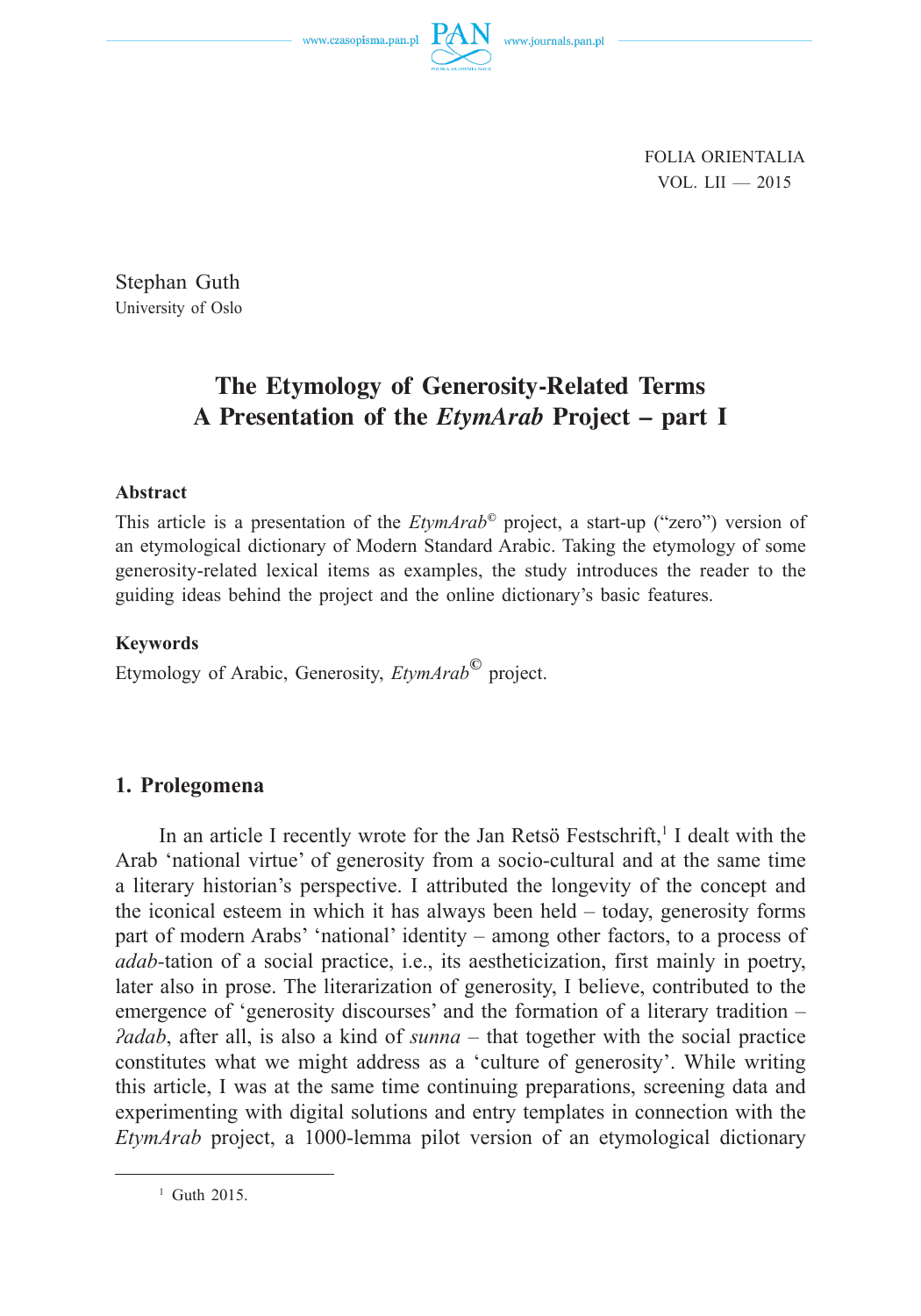

of Arabic that takes Modern Standard Arabic (MSA) as its point of departure and will hopefully be able to serve as a prototype to build on for the more comprehensive reference tool that is the dream of the more distant future. As always when one is sketching a project and tries to foresee all kinds of eventualities, it is good to have some concrete cases at hand that can serve as touchstones on which certain models can be tested and ideas simulated. Ever since an exploratory workshop on the *EtymArab* project was held in Oslo in June  $2013$ ,<sup>2</sup> I have seized invitations to lectures or my attending a conference as welcome occasions to do exactly this: to prepare, present and discuss a limited set of lexical items from my (privisional) lemma list.<sup>3</sup> The choice of test items was mainly governed by chance or, rather, the time of the year into which such a presentation fell. Thus, for a guest lecture in Germany just a week before Christmas, for instance, I prepared some sample entries based on (in the widest sense) X-mas related German words that have an Arabic etymology,<sup>4</sup> and on another occasion it was Easter that suggested a set of words that could be taken as a starting point for etymological considerations.<sup>5</sup> After I had started out

<sup>2</sup> The workshop was organized by L. Edzard, C. Pennacchio, and myself and was funded by the European Science Foundation and the Dept. of Culture Studies and Oriental Languages (IKOS), University of Oslo. A scientific report is availabe from the ESF website: <http://www.esf.org/coordinatingresearch/exploratory-workshops/workshops-list.html?year=2013&domain=>.

<sup>&</sup>lt;sup>3</sup> The choice of items in this list is meant to be somehow representative of Arab cultural history and at the same time to be appealing to a larger general public. It includes most items of the Swadesh basic vocabulary list (cf. SWADESH 1971; for its 200-word version see, e.g., BENNETT 1998: 40), almost all terms discussed in Arthur Jeffery's seminal study on the Qur'ānic vocabulary (JEFFERY 1938), many Islamic "key concepts" (as identified by ALI & LEAMAN 2008), a certain percentage from the thematic lists in BUCKWALTER & PARKINSON's *Frequency Dictionary* (2011), collated with a selection from *The World Loanword Database* (WOLD) compiled by HASPELMATH & TADMOR. The list further filled up according to pure frequency considerations and, last but not least, my own personal preferences.

<sup>4</sup> Such as *camel* (from *ǧamal* 'id.'), *myrrh* (from *murr* 'bitter; myrrh' – unless from Hbr *mōr* 'id.'), *sugar* (from *sukkar* 'id.'), *candy* (from *qand* 'cane sugar'), *marzipan* (probably from *marṭabān*  'receptacle made of porcelain for keeping medicine, confiture, spices, or ink'), *orange* (from *nāranǧ* 'id.'), *ginger* (from *zanǧabīl* 'id.'), *saffron* (from *zaʕfarān* 'crocus'), *curcumin* (from *kurkum* 'saffron, tumeric'), *gala* (perhaps from *ḫilʕaẗ* 'fine garment given as a presentation'), *coffee* (from *qahwaẗ* 'do.; *earlier:* wine'), *alcohol* (from *al-kuḥl* 'antimon, fine powder; *then also:* essence, spirit of s.th.'), *lute* (from *al-ʕūd* 'wood; lute'), *guitar* (perhaps from *qīṯāraẗ* 'lyre, zither'), *jacket* (from *šaqq* 'breastplate'), *sofa* (from *suffa<sup>†</sup>* 'bench of stone or wood; a couch').

<sup>5</sup> *paschal*, Fr *pacques* [from Hbr *pāsaḥ* 'to pass over' or *pǟ saḥ* 'sacrifice of passover', cf. Ar *fasaḥa* 'to make room, clear a space', *fasuḥa* 'to be or become wide, spacious, roomy' (both with non-emphatic *s*), but also (with emphatic *ṣ* !) *ʕīd al-fiṣḥ* 'Pesach, Passover (Jud.); Easter (Chr.)' and √*fṣḥ* '(to be, or become) pure', originally perhaps, as in ClassAr, 'to become divested of the froth' (milk), from Sem *\*PṢḤ* '(to be, or become) clear, bright', cf. also *faṣāḥaẗ*, *fuṣḥà*)], *ʕumraẗ* 'minor hadj' (cf. *ʕamura* 'to be full, prosper', *ʕamara* 'to live long', names **ʕUmar**, **ʕAmr**, **ʕĀmir**, **ʕImrān**, etc., ? all akin to Hbr *ʕōmär* 'heap/sheaf of grain; cupfull of barley, sacrificed during Pesach'), *ḫarūf* 'lamb' (related to *ḫarīf* 'autumn, fall', but not to *ḫarifa*, *ḫarrafa* 'to talk foolishly')*, qiyāmaẗ* 'ascension; resurrection (from ChrPal *qyāmtā*, *qayyāmtā* 'do.', calqued from Grk ἀνάστασις), *masīḥ* 'Christ, the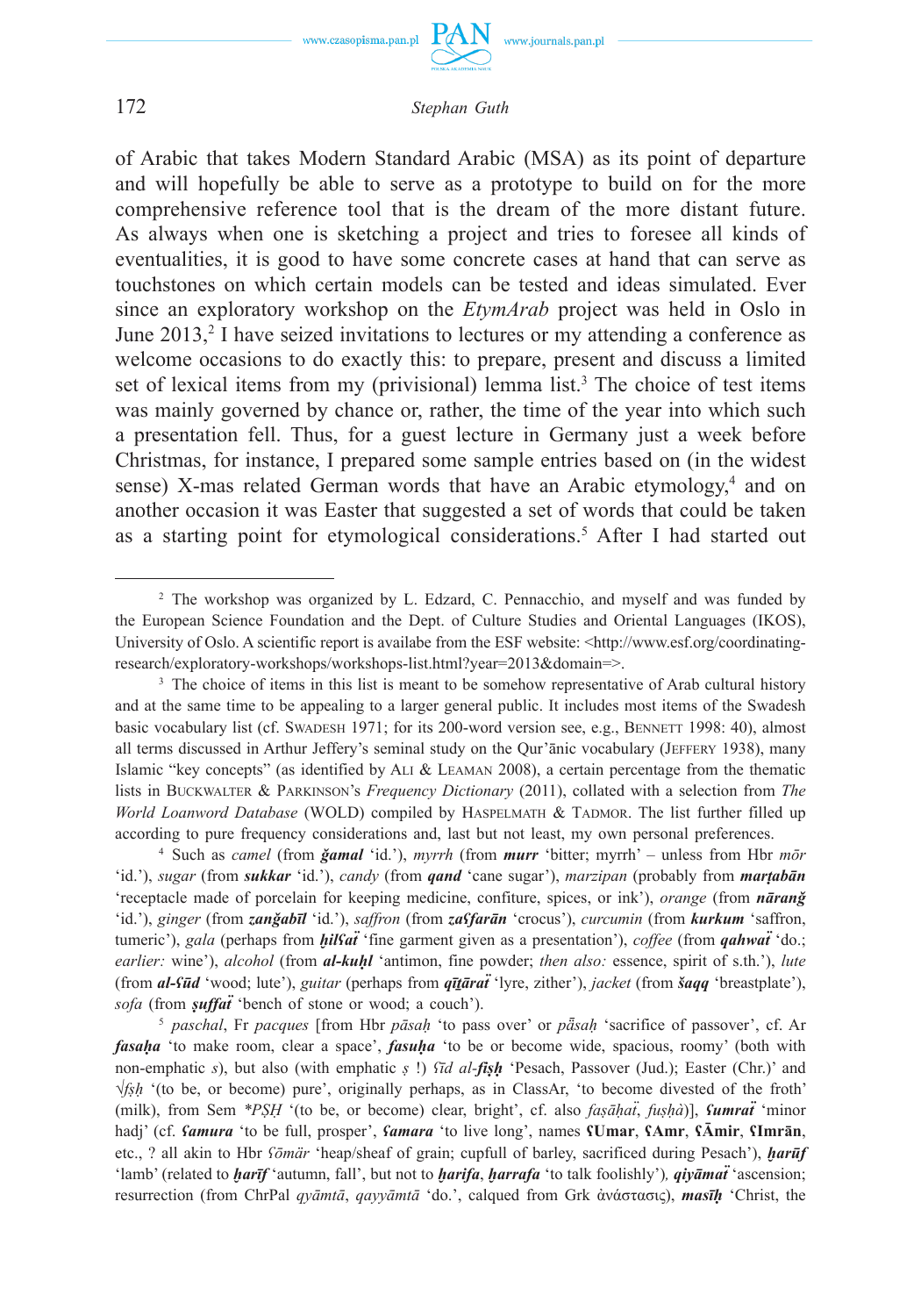

with a closed Wikipedia as a working tool for making the material accessible on the Internet, most of the sample entries have now been transferred to the platform of the *Bibliotheca Polyglotta* project.<sup>6</sup> When writing the article on generosity for the Retsö Festschrift, mentioned above, I was always tempted to add some etymological information on the terms that came up there but had to abandon the option for the sake of the contribution's conciseness. So I put the etymological material I had begun to gather on generosity-related terminology aside, waiting for the next occasion to present it as another set of samples on which to try out both the possibilities offered by the *EtymArab* project and the challenges and limitations it meets. The kind invitation by the late prof. Andrzej Zaborski to submit a piece of work to the distinguished *Folia Orientalia* was a welcome opportunity to complement the literary-cultural-historical approach by an etymological essay – the present article.

## **2. Article structure and items discussed**

Generosity being a key concept of the cultures we are dealing with, it goes without saying that the related vocabulary is immense and any attempt to try to cover it in a *comprehensive* manner would be doomed to failure from the very beginning, testifying to nothing but megalomania on the author's side. It was therefore imperative for the present article to limit the items that can be discussed down to a manageable number. Since generosity often appears in connection with hospitality and food, there will be a focus, though not completely exclusive, on words falling in this semantic domain. Of course, also here a selection was unavoidable.

My discussion of the etymology of generosity-related terminology will start with (section 3) the main terms for 'generosity', 'liberality', 'magnanimity', 'open-handedness' etc. themselves, treating also some corresponding verbs as well as counter-concepts like 'niggardliness'. From there I will move on (in part II, following in the next issue of *FolOr*) to the presentation of (4) some ethical concepts under which we may subsume generosity as a sub-concept, such as

Messiah' (from Hbr *māšîᵃḥ*, Syr *məšīḥā*, but not akin to *timsāḥ* 'crocodile'; cf. also *massa* 'to touch slightly', perhaps the origin of our *massage*, and *masaka* 'to grab, grasp, seize, hold', the latter neither related to *misk* 'musk' nor to *miskīn* 'poor, miserable'), *ṣalīb* 'cross' (from Aram *ṣlībā*, Syr *ṣlīḇā*, probably from an Iranian source, cf. Pers *čalīpā*), *ṣawm / ṣiyām* 'fasting' (from Syr *ṣawmā* or Hbr *ṣôm*), *ʔarnab* 'hare' (according to Diakonoff composed of two elements, \**ʔarn-ab-*, *\*-b* signifying wild, hence also 'strong' animals), associated with Easter, as also *bayḍ* 'eggs' (to which, inspite of the diverging third root consonant, also  $b\bar{t}$ *a*<sup> $i$ </sup> church' is akin, as it is from Aram  $b\bar{e}$ *fta* 'dome', properly 'the egg-shaped one', with regular  $f < *d$  in Aram).

<sup>&</sup>lt;sup>6</sup> Start from the *BP* home page, <http://www2.hf.uio.no/polyglotta/>, choose "Arabic Texts" > "Etymological Dictionary of Arabic", then click on "EtymArab" or "Go to the first sentence" to get an overview over some recommended sample entries.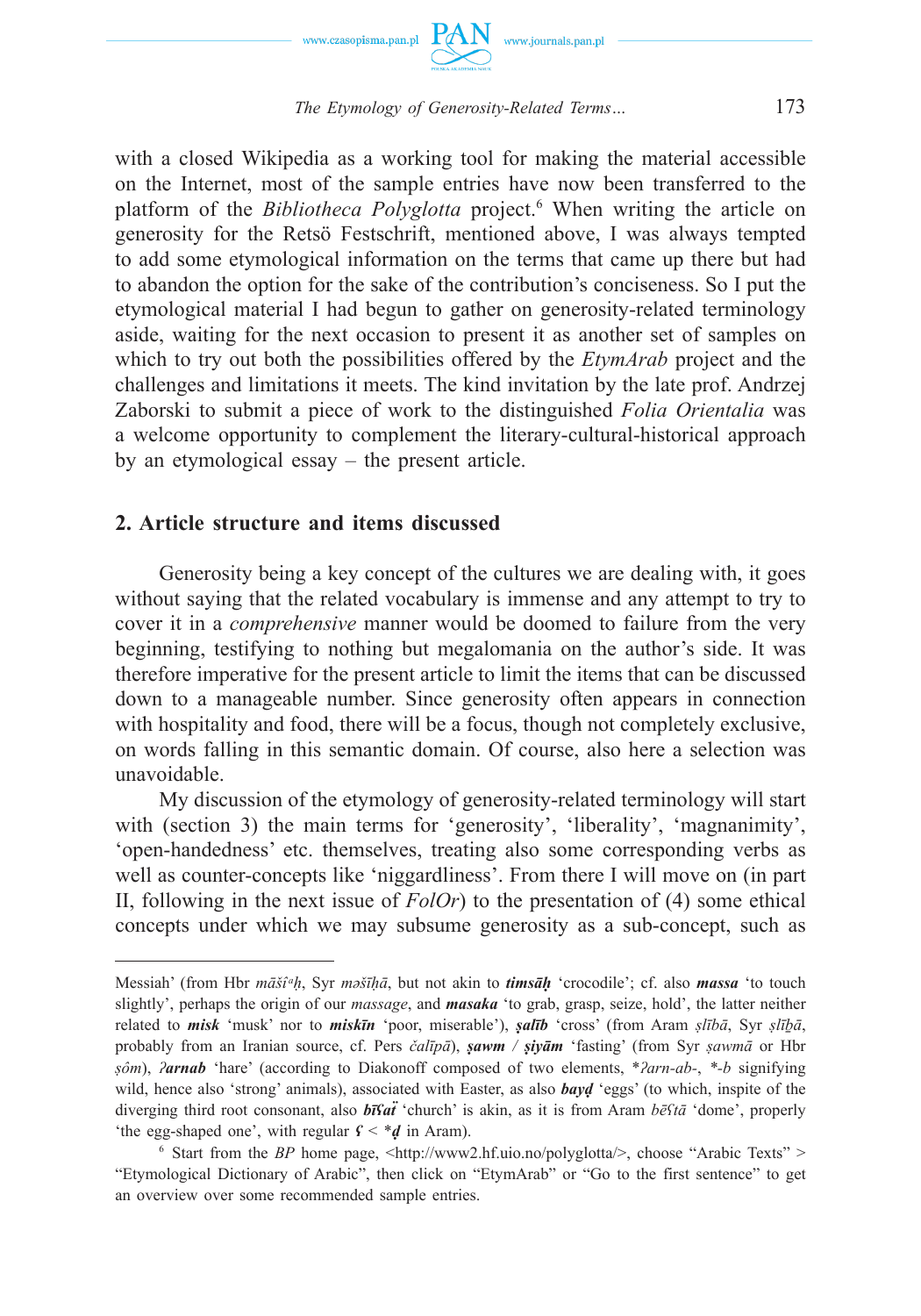

'manliness'. Section (5) deals with the beneficiaries of generosity and hospitality, (6) with some 'markers' of hospitable places, (7) with rituals performed and objects magnanimously given, and (8) with a few metaphors that we often meet in generosity discourses.

The first entries will be accompanied by commentaries and explanations that are meant to make the reader familiar with the theoretical-methodological considerations that govern the approach taken by *EtymArab* as well as the structure of the entries. The farther we procede in the article the less commentaries of this kind will be necessary, and the entries will be limited to their 'essence'.

# **3. Main terms for 'generosity'**

## **3.1. karam**

Since *EtymArab* starts, as etymological dictionaries of living world languages usually do, from the current usage of a word in today's standard language, work on an entry in *EtymArab* begins with an overview of the situation in MSA (as reflected in Wehr's dictionary<sup>7</sup>). 'Overview' means a screening of the *whole root* under which the word is listed in Wehr/Cowan. Probably more often than not, the root does not only have one single basic idea attached to it but displays a number of semantic values. For  $\sqrt{kRM}$ , for instance, we find two such values that, at first sight at least, do not seem to have much in common: KRM 1 'vine(yard), grapes' and KRM 2 '(to be) noble, generous'. While it is a principle in *EtymArab* that each item of the MSA lexicon should be treated as an individual and therefore also have an entry of its own, it is another principle that the etymology of grammatical *derivations* should not be doubled in the respective entries but feature only once, in the entry on the etymon proper (if the latter is identifiable). In the case of KRM\_1, all items seem to be denominative from *karm* 'vine, grapes, grapevines; vineyard; garden, orchard', while for KRM\_2 the most 'basic' forms seem to be either the noun *karam* or the verb *karuma*. Grammatically, *karam* is one out of several other verbal nouns of *karuma*, but given that the latter is intransitive and signifies a 'being *x*' or 'having (the quality of) *x*' it seems legitimate to regard this *x* as the etymon proper. In order to avoid drawing premature conclusions from the MSA evidence it is of course mandatory to double-check in dictionaries of Classical Arabic (ClassAr) whether there is anything that would require a rejection of our first MSA-based assumptions. A look into Freytag 1835, Lane 1893 (Suppl.), Dozy 1881, and *WKAS* shows that this is evidently not the case, neither for value

<sup>7</sup> The default version is the forth edition (Arabic-English), edited by J. Milton Cowan, "considerably enlarged and amended by the author", of 1979. For more modern usage, the fifth Arabic-*German* version as well as a variety of other dictionaries are consulted where appropriate.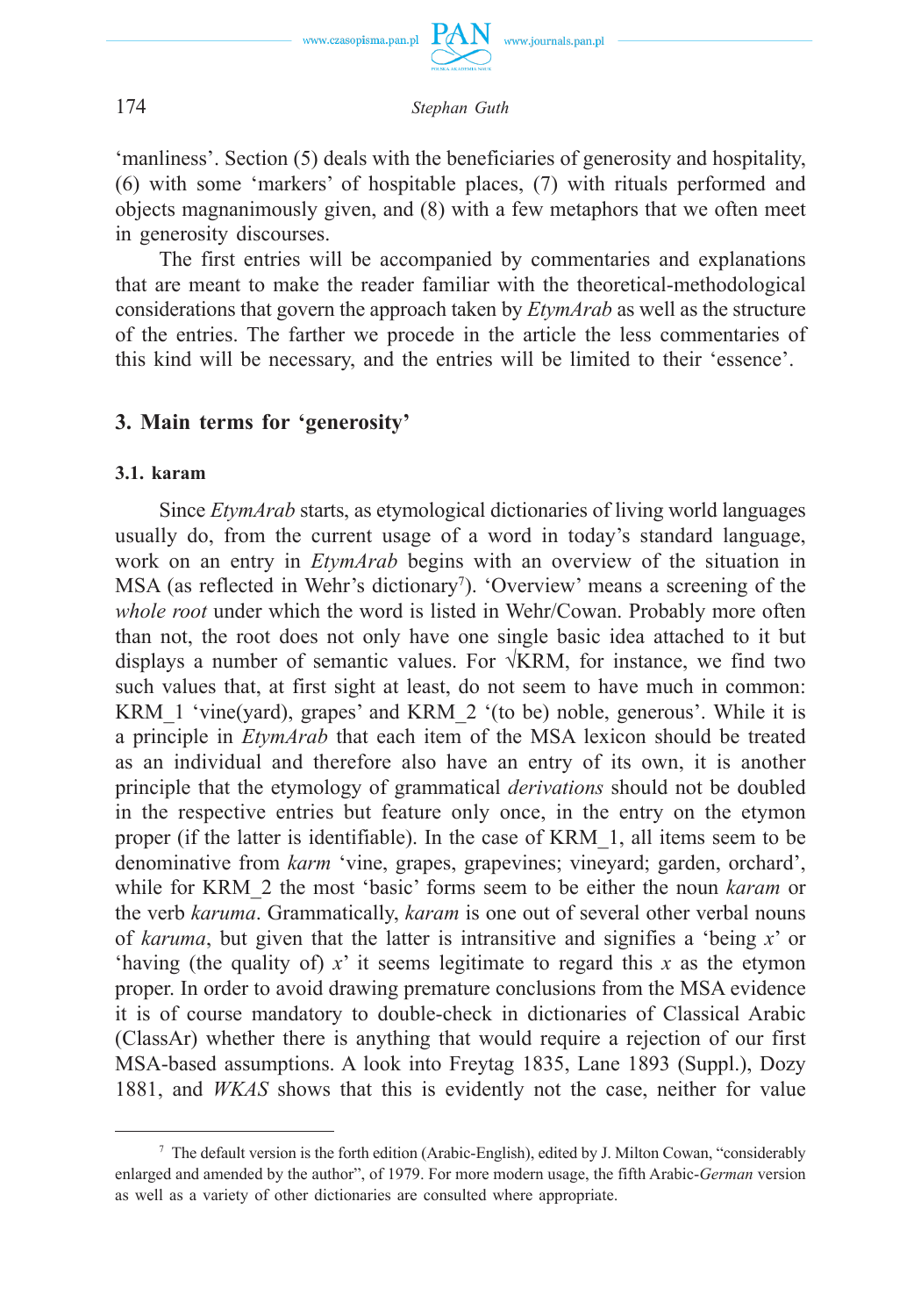

1 'vine(yard), grapes' nor value 2 '(to be) noble, generous'.<sup>8</sup> Having in this way identified two etymon candidates for what seem to be two major values the remaining question is whether or not these two might be etymologically related. As neither MSA nor ClassAr provide any clue to answer this question the next step is to look into Semitic (Sem). Here, we are in the lucky situation that the volume of the *Dictionnaire des racines sémitiques* (DRS) that covers roots with initial "K" is already published. The entry on KRM lists seven (!) values that seem to be distinct from each other in Semitic. Of these, however, only three are represented in Arabic. The one in which Ar 'vine, vineyard, grape(s)' figures, is listed as different from the one that contains Ar '(to be) noble, generous', so our initial hypothesis of a KRM\_1 to be kept apart from KRM<sub>2</sub> is substantiated by the wider Sem evidence.<sup>9</sup> The irritation produced by ClassAr *karm(-at)-* and its two meanings 'necklace' and 'head of thigh bone' (see preceding footnote) is removed by the fact that cognates with the same or a closely related meaning to the latter can be found in Akk(adian), Amh(aric), Gur(age) and perhaps Har(ari), so that it seems probable that ClassAr 'head of thigh bone' (obsolete in MSA) is a value in its own right that has nothing to do with 'vine(yard), grapes' and '(to be) noble, generous'.10 The other value of *karm(-at)-* in ClassAr, 'necklace', is not mentioned in *DRS*; however, given the meanings 'vertèbre; cou, nuque; maillon d'une chaîne' that MġrAr *krūma* can take (see previous footnote) it seems to make more sense to connect 'necklace' to this complex rather than to assume an extension from 'grape'.<sup>11</sup>

<sup>8</sup> There are only the values 'necklace' (*WKAS*) and 'head of thigh bone (femur) turning in the hip bone' (Freytag 1837-IV: 'caput ossis femoris quo in acetabulo coxae vertitur') attached to the n. *karm* and/or the f./n.un. *karmat* in addition to 'vine(grapes), vineyard' that have a certain disturbing potential. One is tempted to explain both as mere metaphorical extensions of the original 'vine, grapes': a 'necklace' could be regarded as a \*'(chain of) grapes round the neck'; and the 'round head of the thigh bone' (*raʔs al-faḫḏ al-mustadīr*, WKAS) could be called so on account of its similarity to a grape hanging from a vine. But conform the Semitic evidence provided soon in the main text above. – The meaning 'to give plenty of rain' (said of clouds, or the sky) of the vb. *karuma* seems to be clearly figurative use. Cf., however, the discussion below on *karam* proper. 9 *BDB* 1906 (s.v. *käräm* 'vineyard') mentions that Gesenius (in his *Thesaurus Linguae Hebraicae*)

compares Hbr *käräm* also to Ar *karuma* 'be noble, generous, fertile', but *BDB* is eager to add that this seems "precarious".

<sup>10</sup> *DRS* 10 (2012), KRM-1: Akk *kirimm-* 'flexion des bras; relâchement, deténte', Ar *karmat-* 'tête de l'os du fémur qui tourne dans l'os de la hanche', MġrAr *krūma* 'vertèbre; cou, nuque; maillon d'une chaîne', Amh *kʷərma*, Gur (Selti) *kirmāyo*, ? Har *kurumbäy* 'coude'.

<sup>&</sup>lt;sup>11</sup> In the comment section on KRM-1, *DRS* also supplies the information that MILITAREV/KOGAN 2000 (SED-I) reconstruct PSem \**kVr(V)m-* 'jointure de membres; flexion, courbure de membres'. This reconstruction is kept, and supplemented with further evidence, also in Kogan 2011: 215, where the author says [abbreviations for languages harmonized with those used in the present article, S.G.]: "A special term for 'articulation, joint' can probably be reconstructed as PSem \**kVrm-* (SED I No. 149) on the basis of Akk *kirimmu* 'crooked arms', Ar *karmat*- 'upper part of the thigh where the socket turns' (LA 12 608), Amh *kurma* 'elbow', *täkʷärämmätä* 'to be flexed, folded up (limbs, fingers)',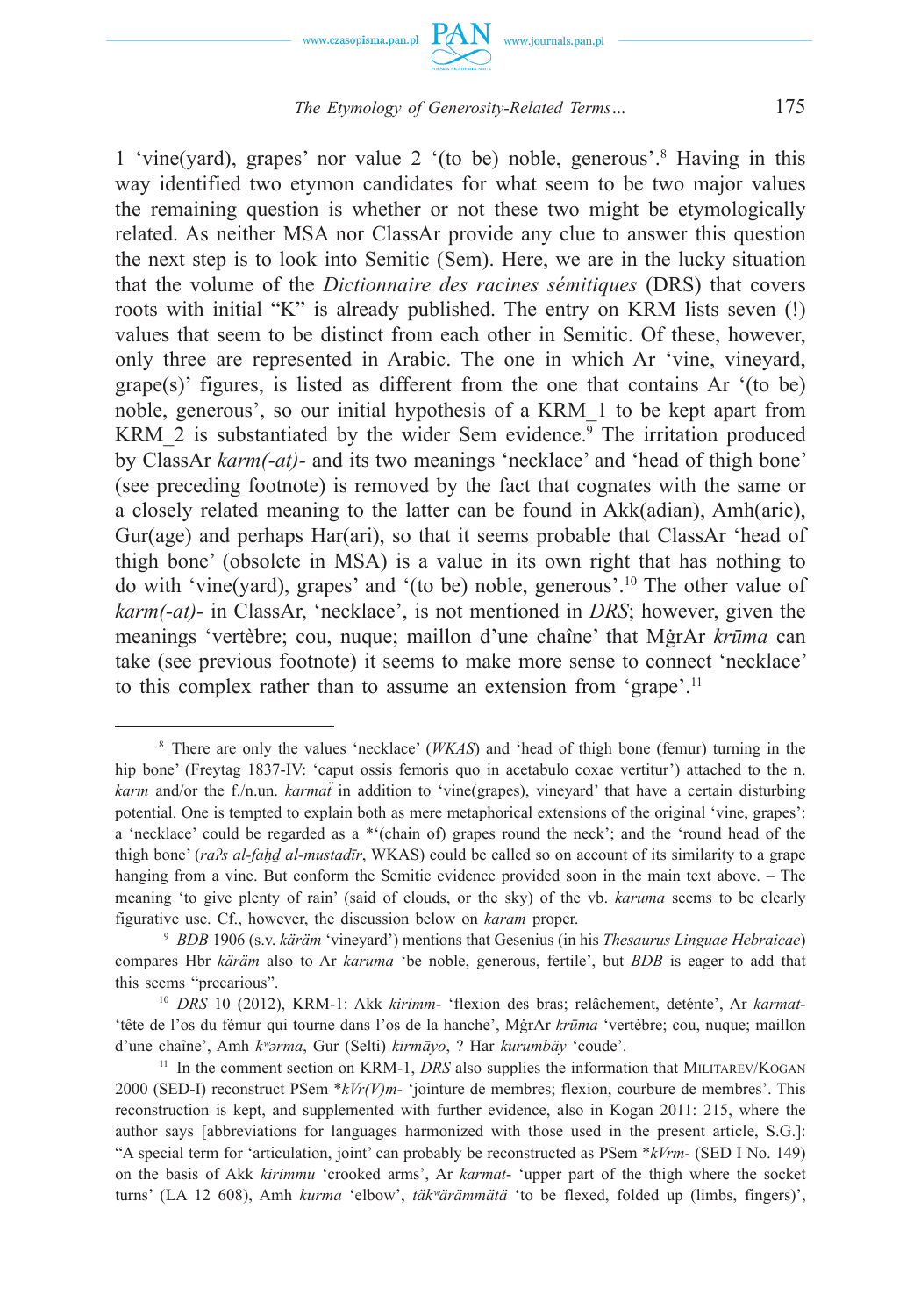

These are the considerations that (the current version of) *EtymArab* gives in a 'disambiguation' entry **KRM**. From here the user is referred to the two etymons, now established for MSA:

| $\blacksquare$ KRM 1      | 'vine(yard), grapes'      | $\rightarrow$ karm  |
|---------------------------|---------------------------|---------------------|
| $\overline{\text{KRM}}$ 2 | '(to be) noble, generous' | $\rightarrow$ karam |

Since  $karm$  is not – or, at least, not immediately – relevant for the 'generosity' topic of the present article, I drop it here<sup>12</sup> in order to follow the *karam* thread. Like any other

- Ø **LEMMA**, the lemma **karam** too is given in Arabic script رمَ كَ and has a line with some
- $\triangleright$  **META**(data): **ID** = lemma identification number; **Sw** = number in the Swadesh list; **BP** = ranking in Buckwalter & Parkinson's *Frequency Dictionary*;<sup>13</sup> **Aut** = author/s (of this entry). Users will also be able to click on the "**root**" √KRM (which leads to the 'disambiguation' entry that gives the wider picture). In a later stage, this section (or the one on semantic history, see below) may include references to textual databases such as *al-Muʕǧam al-tārīḫī li'l-luġaẗ al-ʕarabiyyaẗ / The Historical Dictionary of the Arabic Language* (Qaṭar), the *Arabic Papyrology Database* (Zurich/Munich), etc.
- $\triangleright$  The **GRAM**(mar) line gives grammatical information in our case: n(oun) – which is followed by the value(s), rendered in
- $\triangleright$  **ENGL**(ish), that the word takes in MSA according to the default dictionary, WEHR/COWAN 1979: "noble nature; high-mindedness, noble-mindedness, noble-heartedness, generosity, magnanimity; kindness, friendliness, amicability; liberality, munificence".

<sup>13</sup> The idea behind giving the number the item has in the Swadesh list and in Buckwalter/ Parkinson 2011 is to let the user know whether or not the item forms part of the most basic vocabulary and which ranking it had in a representative selection of texts in MSA at the beginning of the 2010s. In the future, also the ID no. in Haspelmath/Tadmor's WOLD can be given.

perhaps Mhr *ʔākərmōt* and Jib *ʕakərũt* 'pelvis'. A similar meaning can be proposed for PSem \**kVm-* (SED I No. 143): Akk *kimkimmu* 'wrist', Tgr *kəm* 'joint, articulation', Sod *kumma* 'heel, elbow' and, possibly, Ar *kumm*- 'sleeve'."

<sup>12</sup> Cf., however, the cognates given in *DRS* (#KRM-2): Ug *krm*, Hbr *kęręm* 'vignoble', *korem* 'vigneron', Ph(oenician) Emp(ire)Aram(aic) *krm*, J(udeo)P(alestinian) *karmā* 'vignoble', Syr(iac) *k*°*ram* 'tailler', Ar *karm* 'cep de vigne', E(astern)Ar 'terre plantée en vignes, en pistachiers ou en figuiers (qui n'ont pas besoin d'irrigation)', *karmaẗ* 'vigne', Mor(occan)Ar *kṛəm* 'figuiers'. KOGAN 2011 thinks that also Akk *karmu* 'mound, heap' and Mhr *kərmáym* 'mountain' are related. He reconstructs CSem \**karm-* 'vineyard' and assumes a connection to PSem \**kVrm-* 'hill, mound'. – Outside Sem, one may also have to compare, according to *DRS*, Eg(yptian) *kʔm* 'vigne, jardin, avec des arbres, des fleurs, des légumes'; m(iddle)Eg *kʔmw* 'verger, vignoble', *kʔnw* 'vignoble', Dem(otic) *kʔm* 'jardin, *kʔm ʔrry* 'vigne'. Unless the Eg parallels are borrowed from Sem, or vice versa, one could also assume an Afr(o)As(iatic) dimension.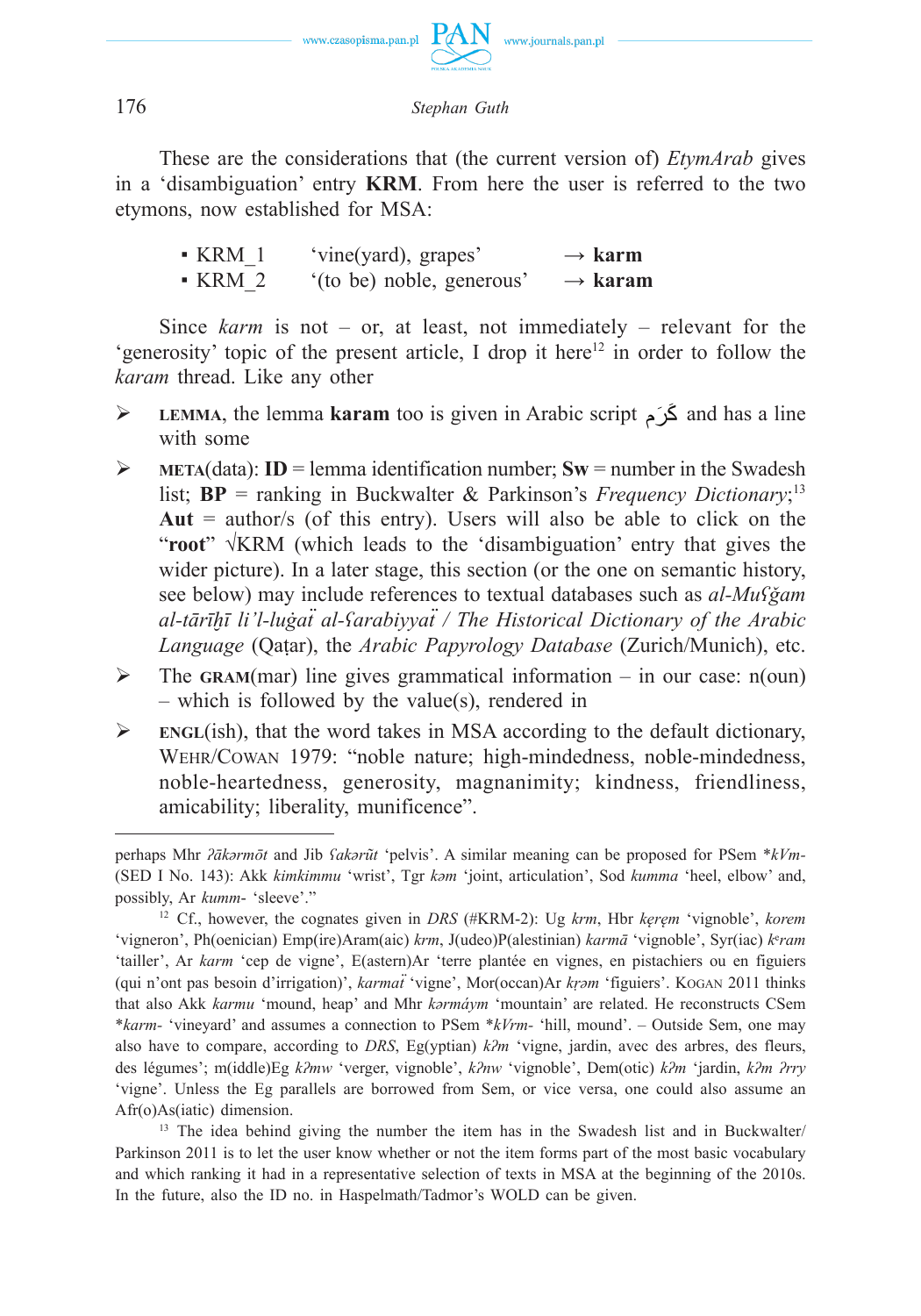

- $\triangleright$  The last section, **DERIV**(ations), lists all the lexical items that are derived from the lemma item, preferably with a short characterisation of the kind of relation they have with it – e.g., denom(inative) from *x*, nisba formation from *x*, v(erbal)n(oun) of *x*, etc. This is how the DERIV section looks for **karam** (arrangement follows the one in Wehr/Cowan; superscript "BP" = ranking in Buckwalter/Parkinson 2011;  $C = a$  key concept):
	- **karuma**, *u* (*karam*, *karamaẗ*, *karāmaẗ*), vb. I, **1** to be noble, high-minded, noblehearted, magnanimous, generous, liberal, munificent; **2** to be precious: probably denominative from *karam* (or *karīm*?).
	- **karrama**, vb. II, to call noble and high-minded; to honor, revere, venerate, treat with deference; to exalt, bestow honour upon: denom.appellative/declarative; denom.caus.
	- **kārama**, vb. III, to vie in generosity; to meet reverentially, with deference, politely: denom.associative.
	- BP#3917**ʔakrama**, vb. IV, to call noble and high-minded; to honour; to treat reverentially, with deference, politely, hospitably, bestow honours upon; to prove o.s. to be high-minded and generous; to honour, present (s.o. with): denom. appellative/declarative; denom.caus.
	- **takarrama**, vb. V, to feign generosity; to show one's generous side; to be noble; to be friendly, kind, kindly; to be so kind, have the kindness (*bi-* to do s.th.); to present, graciously bestow: denom.refl.
	- **kurmatan laka**, **kurmānan laka**, adv., for your sake, as a favour to you, in your favour: *mafʕūl min ʔaǧlih* of obsolete vn.s *kurmaẗ* and *kurmān*.

- BP#556**karīm**, pl. *kuramāʔᵘ*, *kirām*, adj., noble; generous; precious: adj. formation/ pseudo-PP.
- **karīmaẗ**, pl. *karāʔimᵘ*, n.f., precious thing, object of value, valuable; vital part (of the body; esp. eye); daughter: f. of nominalized adj. *karīm*.
- **ʔakram**ᵘ, pl. *ʔakārimᵘ*, adj., nobler, more distinguished; more precious, more valuable; most honorable; very high-minded, very noblehearted, most generous: elat.
- **makram** and **makramat**, pl. *makārim<sup>u</sup>*, n., noble trait, excellent quality | *makārim al-ʔaḫlāq* noble characteristics, noble traits of character.
- **makrumaẗ**, pl. *makārimᵘ*, n.f., noble deed.
- BP#2670**takrīm** and **takrimat**, n., honoring, respecting, tribute, honour (bestowed on s.o.): vn. II.
- **ʔikrām**, n., honour, respect, deference, tribute; hospitable reception, hospitality; kindness; honorarium: vn. IV, resultative.

**ʔikrāmiyyaẗ**, pl. -*āt*, n.f., honorarium; bonus: nisba formation from *ʔikrām*. BP#3125**mukarram**, adj., honoured, revered, venerated; venerable: PP II.

 Each of these items are potential lemmata in their own right in order to allow, as the case may be, for a closer look at semantic history, including

 $C^{BP#1822}$ **karāmat**, n.,  $\rightarrow$  s.v.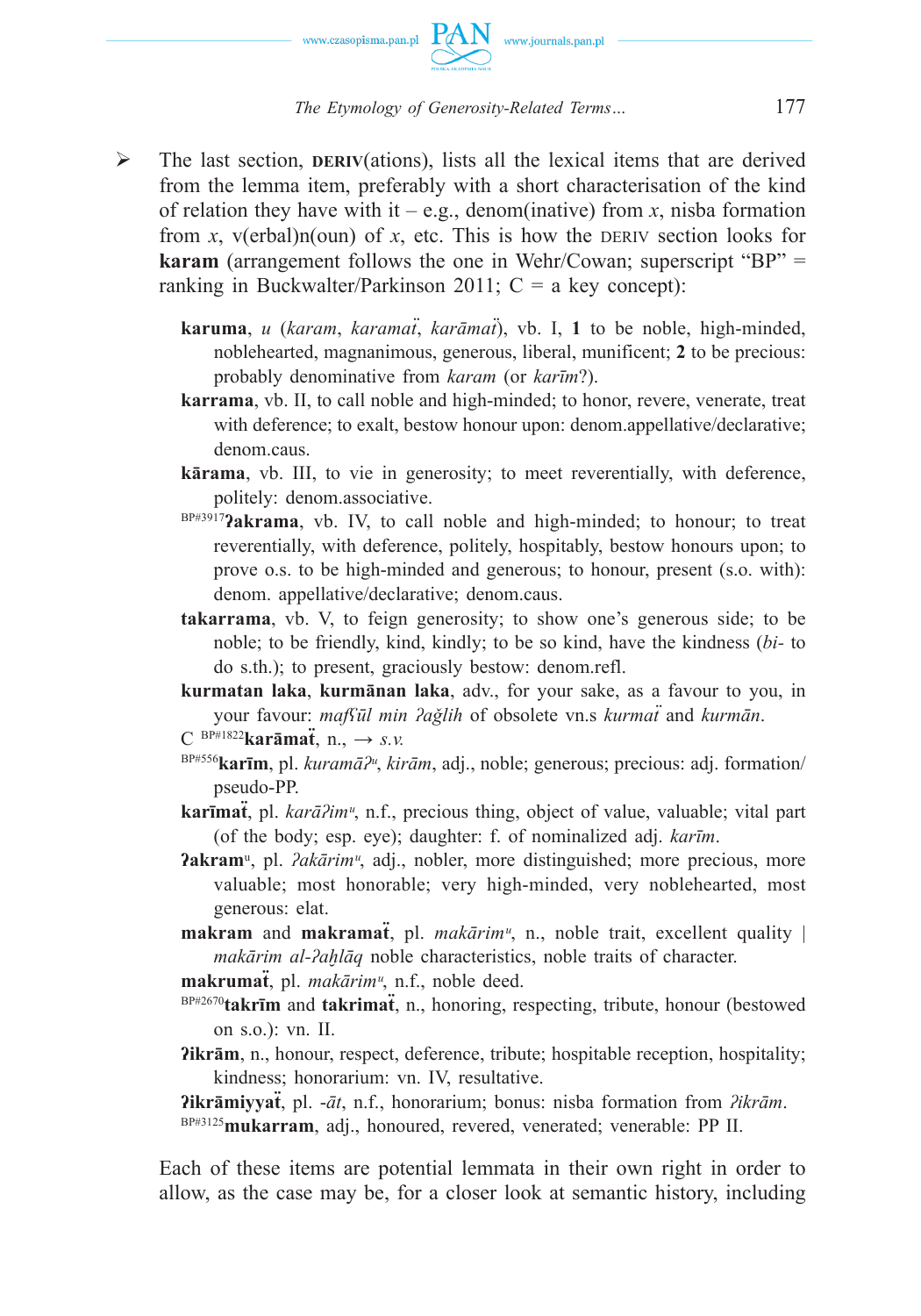

textual attestations. For the time being, there is only *karāmat* that is thought to get a longer entry in its own right, not the least because it is a cultural key concept (marked "C"), especially due to the importance the term has acquired in Sufism – "miracle that God works through a saint or allows to happen to him (Islamic popular belief)", as Wehr/Cowan has it, or "divine act of grace, charisma, esp. ability to work wonders, thaumaturgy, (act of) wonder of a saint", as *WKAS* renders the meaning the term can have in ClassAr, in addition to "nobility, magnanimity, honour, esteem; tribute, show of favour, act of grace, generosity", in which it overlaps with *karam* to a large degree.

The etymological sections proper are **COGN**(ates) (in Semitic and outside Sem) and the **DISC**(ussion) of the material:

- $\triangleright$  **COGN**: *DRS* 10 (2012) #KRM-4 gives the following cognates for the value 'generosity': n(eo)Pun(ic) *ʔkrmʔ* 'rivaliser de générosité', M(a)ġr(ebine) Ar *krāma* 'banquet offert par un groupe pour remercier et honorer un de ses membres ayant accompli un acte louable'; M(e)hr(ī) *kōrem*, Śḥ(awrī) *kurum*, Ḥ(a)rs(ūsī) *kērem* 'être généreux envers'.14 In addition to the value 'être noble, généreux' for the Ar vb. *karuma*, DRS gives also 'donner beaucoup d'eau (ciel, nuages)' here, suggesting, through the grouping together with the 'generosity' cognates, figurative use (cf. fn. 8 above). The notion of 'rain', however, makes it worth to consider also the items of *DRS* #KRM-5, all from the Eth(iopic) branch: G(əʕə)z *kərämt*, T(igri) ña *krämti*, T(igr)e *käräm*, Amh(aric) Arg(obba) *kərämt*, Gaf(at) *krämtä*, Har(ari) *kirmi*, Gur(age) *kärm*, *ḫərəm*, *hənəw* 'saison des pluies'. This value is particularly noteworthy because the root KRM does not seem to display an additional, more general value 'generosity' of which '(plenty of) rain' > '(season of) rain' could be a specialisation. Given the fact that for this value there seem to be cognates in Cush(itic),<sup>15</sup> and perhaps also in Berb $(er)$ ,<sup>16</sup> one might think that 'plenty of rain' is the more original value, making 'to be generous' the secondary, figurative use (\*'to be *like* the sky/clouds that give plenty of rain  $>$  'to be generous').
- Ø **DISC**: The etymological options that the wider Sem and AfrAs evidence open up for are summarized in DRS: "Le nom de la saison des pluies a été rapproché de l'arabe *karuma* dont une valeur est 'donner beaucoup d'eau', DILLMANN LEX. 834, M. COHEN ESSAI n° 185; LESLAU EDG III/349 fait valoir,

<sup>14</sup> I am dropping T(igr)e *käramät* 'aumônes' from the cognates mentioned in *DRS* because this is explained as a loan from Ar a few lines later. 15 Sa(ho) *karma*, Bedja *kerinti*, Som(ali) *keran*, Qabenna *kärmi* 'saison pluvieuse' – DRS 10

<sup>(2012) #</sup>KRM-5.

<sup>&</sup>lt;sup>16</sup> Cohen 1969 #185 lists also Berb (Sous)  $k^{\mu}$ *rəm* 'être froid' – as indicated ibid.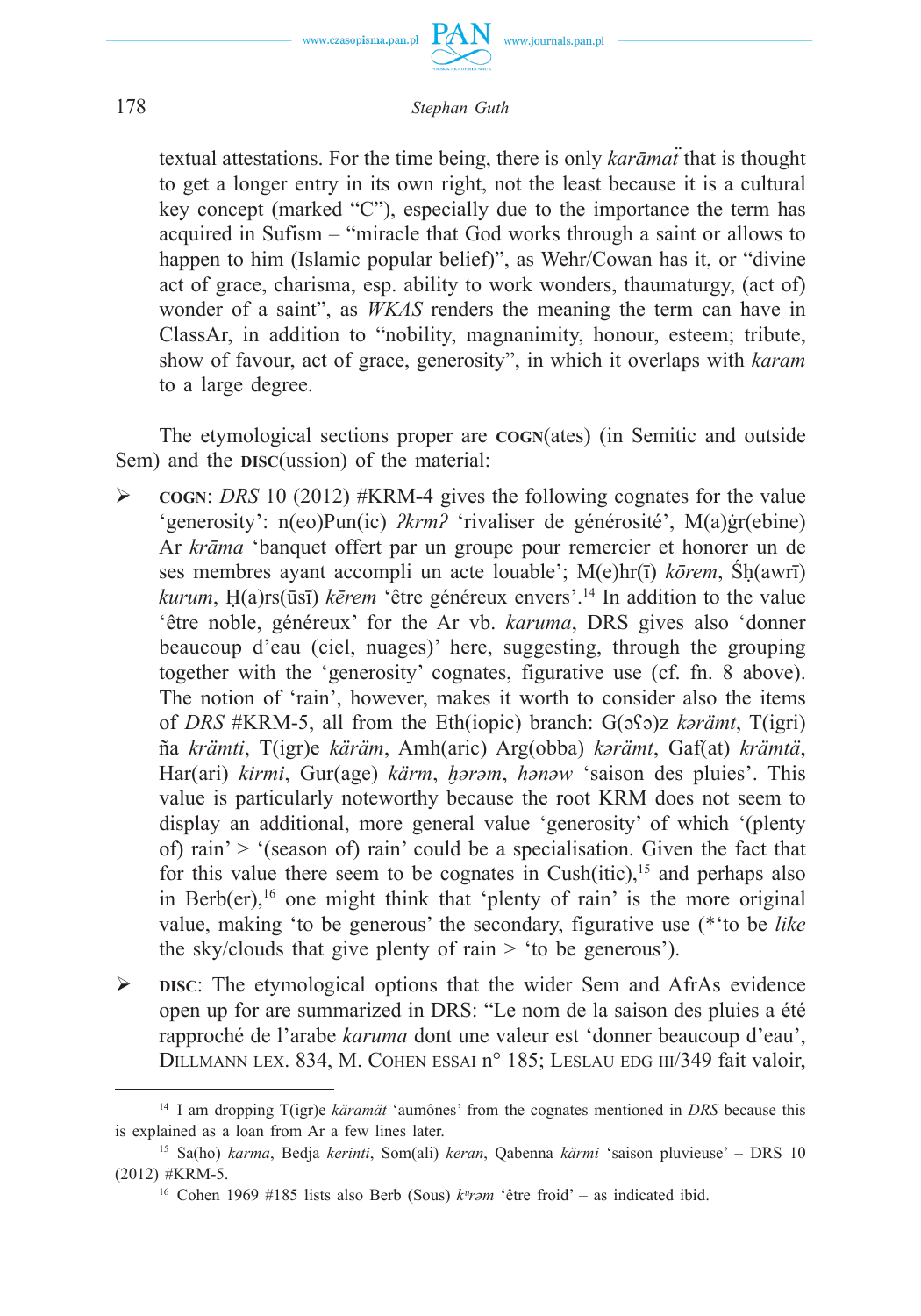

contre ce rapprochement, qu'il s'agit en arabe d'un emploi manifestement métaphorique et secondaire." It seems difficult to decide who is right here. For a non-specialist of AfrAs linguistics like myself, the Cush evidence looks as if the respective items could be loans from the Eth languages, and the Berb one (which apparently is an isolated case within the whole Berb family) does not really belong here. Should that be the case then we were back to Sem alone where 'rain season' is specific to Eth, while the notion of 'generosity' is found in Can(aanite), Ar, and the modSAr (modern South Arabian) languages, with Ar holding a 'middle position' in that the ClassAr usage shows both. Personally, I tend to follow Leslau. But we will have to wait for more material and/or more studies in order to make a final decision. – The result of this discussion is summarized in the section I called, for want of a better term, the **CONCISE** section. In *Bibliotheca Polyglotta*,

- Ø the **CONCISE** section of the *karam* entry could look like this:
	- Grammatically, the word is a vn. I of the vb. *karuma*, which however probably is denominative from *karam* (or *karīm*?).
	- On account of the EthSem evidence where the main value of KRM is 'rain season', but also because of the meaning '(to give) plenty of water' that the vb. *karuma* can take in ClassAr, there is a theory that derives the notion of 'generosity' from the "generosity" of a sky/ clouds giving plenty of rain. But it may also be the other way round, 'generosity' being the primary value of which '(to give) plenty of water/rain' is a metaphorical extension.
	- A key concept of Arab culture and civilisation that comprises a number of virtues such as: "generosity, forgiveness, patience, reliability, caring for the neighbours, protection of honour, prevention of injustice, courage/braveness".17 Related concepts: → *saḫāʔ*, → *ǧūd*; counter- $\text{concepts:} \rightarrow \text{buhl}, \rightarrow \text{lu2m}.$

 As the last line demonstrates, the CONCISE section also fulfils the function of supplying some cultural notes (still rather coarse and deficient here) on the importance of the concept in Arab culture.

The meaning of *karam* does not seem to have changed much from the earliest attestations until our times. Quite often, however, the next section,

 $\triangleright$  **SEM**(antic)HIST(ory), has the important task to provide textual attestations for the first occurrence of the new meanings a term may have taken in the

<sup>17</sup> Approximative translation of what Nanah 1987: 24 lists as "Freigebigkeit, Verzeihung, Geduld, Verläßlichkeit, die Sorge um die Nachbarn, Schutz der Ehre, Verhindern von Ungerechtigkeit und Tapferkeit".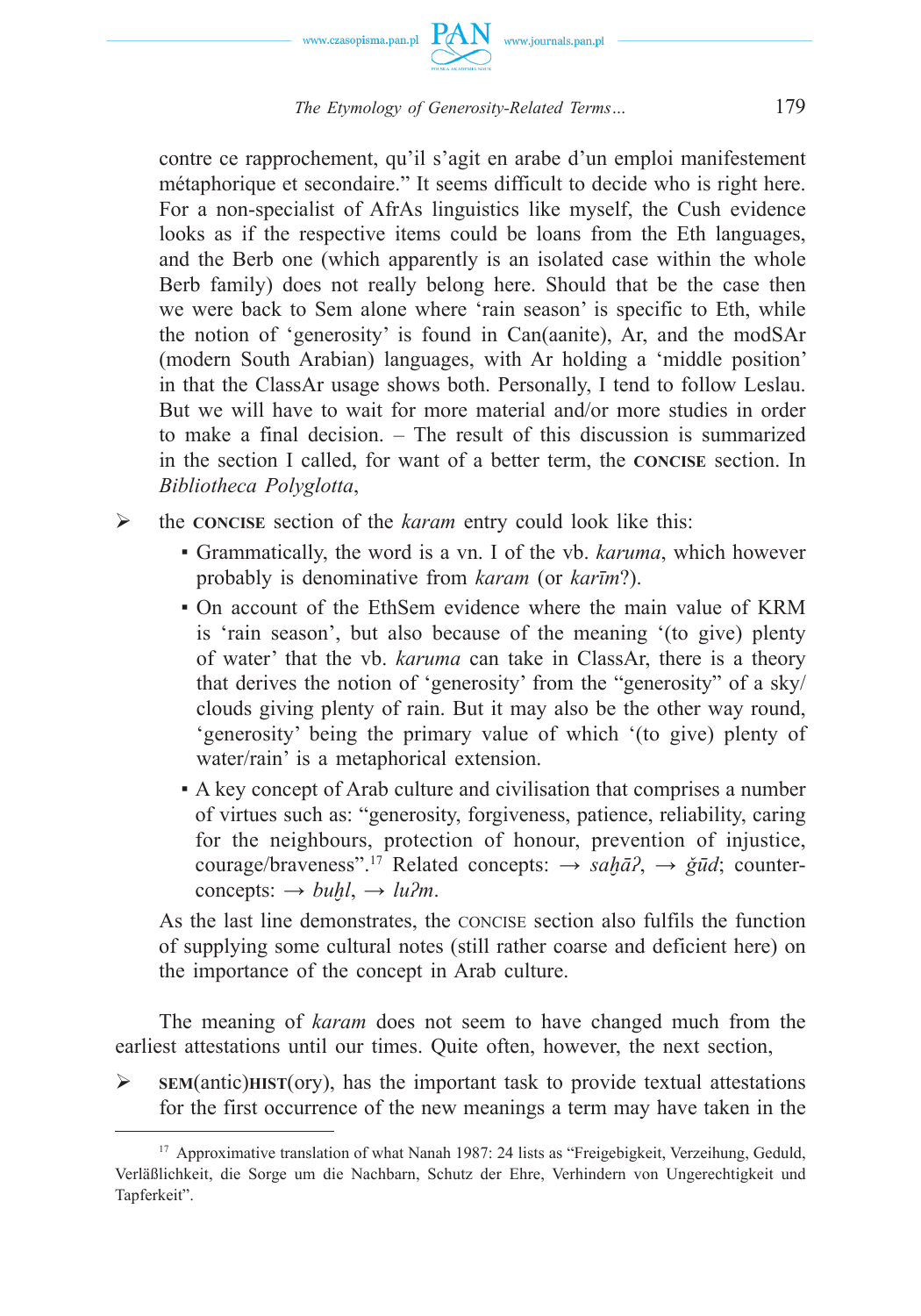

course of history. A comparison of the semantic field covered by words derived from, or akin to, *karam* in MSA (see DERIV section above) with the values attached to the root in ClassAr shows that these values obviously have remained extraordinarily stable – here are the main values Badawi/ AbdelHaleem 2008 gives for ClassAr: 'to be generous, to be high-minded, to be noble-hearted, to honour, to do favours, to treat with hospitality, obliging, beneficent, precious; (of land) to be fertile; thoroughbred, noble'. It suffices therefore to reproduce only the very earliest attestations (as given, for instance, by Ullmann in *WKAS*):

▪ <**C7** ʕAmr b. Q. 5,9 *ʕalà karamin wa-ʕalà naǧdatin*, Huḏ. 108,6 *ḏawū karamin wa-ṣidqin* [etc.]

 Wherever possible, the sources should be dated (in our case here it suffices to mark the quotations "< $CT$ ", i.e. earlier than  $7<sup>th</sup>$  c. CE). Had there been a semantic development (apart from the metaphorical use 'give plenty of water/rain', mentioned above), the new values should have been documented and an explanation of the changes been suggested.

 In a later stage, this section (and/or the metadata, see above) may include references to textual databases such *al-Muʕǧam al-tārīḫī li'l-luġaẗ al-ʕarabiyyaẗ / The Historical Dictionary of the Arabic Language* (Qaṭar), the *Arabic Papyrology Database* (Zurich/Munich), and others.

The example of the lemma *karam* having served as a first introduction into the structure of an *EtymArab* entry, we can proceed now with the etymology proper of other generosity-related terminology, adding explanatory remarks only where we meet features that have not been addressed so far.

## **3.2. ǧūd**

The word that Lane ii (1865) gives as the vn. of the vb. *ǧāda ū* 'to be liberal, bountiful, munificent, generous, etc.' has obviously what we are used to call a weak root consonant. Given that the adj. *ǧayyid* 'good, etc.' evidently belongs to the same semantic unit, one could be in doubt, for a moment, whether R2 is *w* or *y*. But a look into Sem makes clear that only 'neck' (Ar *ǧīd*) is a "genuin"  $\text{GYD}$  word,<sup>18</sup> while the values 'good, excellent; generous, copious' (Ar *ǧayyid*) and 'racing horse' (Ar pl. *ǧiyād*) should be treated as ǦWD items, irrespective of the appearance of  $y$  in them. Furthermore, although the latter

<sup>&</sup>lt;sup>18</sup> Orel/Stolbova 1994 #924, DRS 2 (1994), and Kogan 2011 agree in reconstructing a PSem *\*gīd-* (Orel/Stolbova: 'tendon; muscle; nerve; neck', DRS: 'nerf, tendon', Kogan: 'tendon, sinew'). According to Orel/Stolbova, ibid., the Sem form goes back, via contraction (*\*gīd-* < *\*giyVd-*), to AfrAs *\*giyad- / \*giHad-* 'neck'.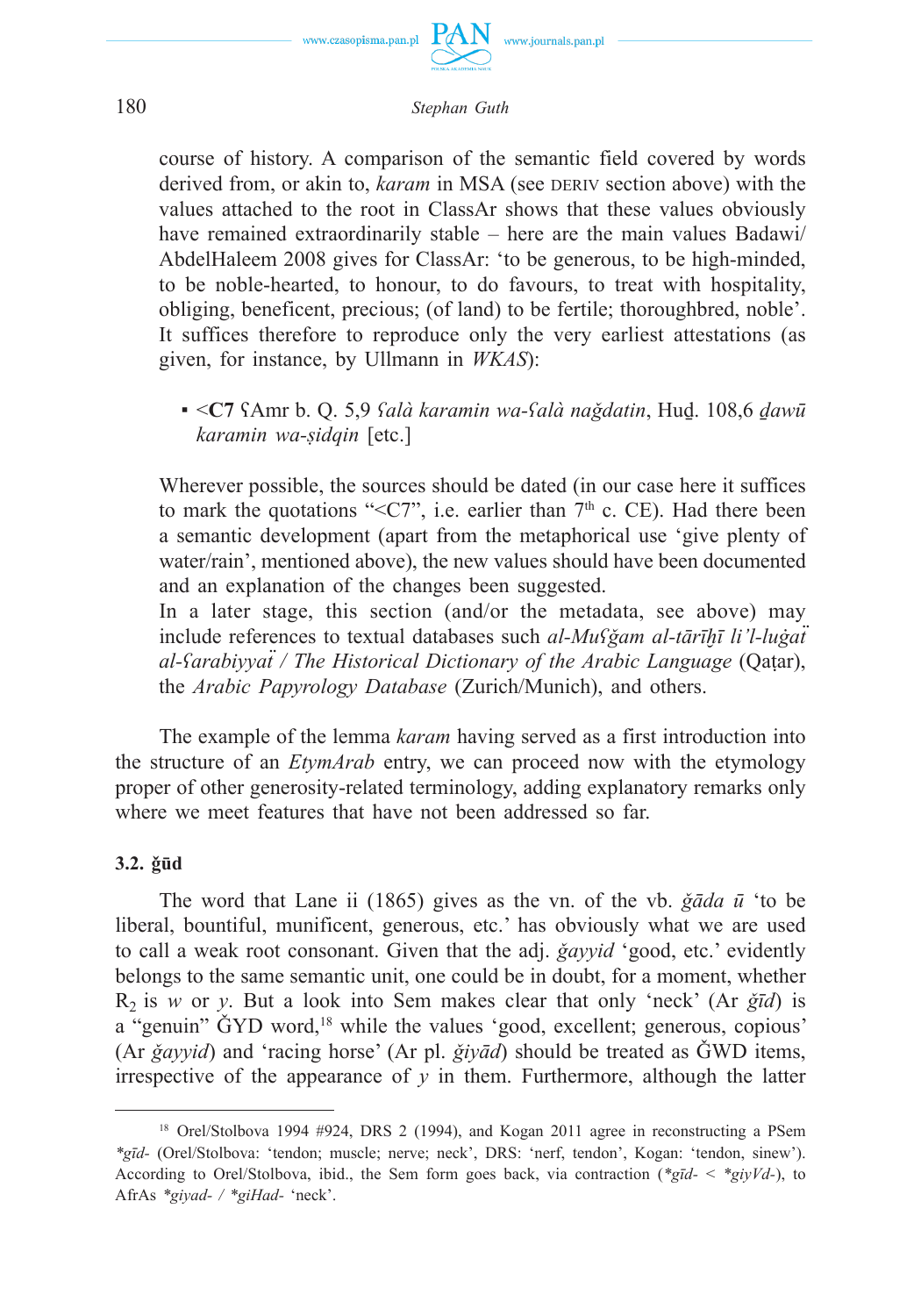

two look as if they were distinct items a closer examination suggests that they probably are semantically related. Thus, we have a 'disambiguation' entry:

| $\bullet$ GYD 1 'neck' |                                                                                                                          | $\rightarrow$ $\delta$ īd               |
|------------------------|--------------------------------------------------------------------------------------------------------------------------|-----------------------------------------|
|                        | • $\text{GYD } 2$ 'good, excellent; generous, copious' $\rightarrow \check{g} \bar{a} da$ ( $\rightarrow \check{G} WD$ ) |                                         |
|                        | • GYD 3 'racing horse'                                                                                                   | $\rightarrow$ ğāda ( $\rightarrow$ GWD) |

Within Sem √GWD itself, *DRS* 2 (1994) distinguishes three values with manifestations in Ar: **1.** Ar *ǧāda* 'être excellent, généreux'; *ǧawād-*; SAr *gwd* 'cheval de course'; Mhr *gid* 'bon, habile'.19 – **2.** Syr *gād* 'être chaud', Ar *ǧāda* 'consumer, épuiser qn.', *ǧūd* 'flamme, passion, soif'. – **3.** Akk *gūd*-, nHbr *god*, JP *gōdā*, Syr *gawdā* 'outre'; Mand *guda* 'sac de cuir, bourse'; SyrAr *ǧūd* 'utricule, gourde'. Out of these three basic values, however, only the first one seems to have survived into MSA, the others either having become obsolete or never having formed part of the standard Ar lexicon.<sup>20</sup> Since *EtymArab*'s point of departure is MSA, we can thus go on with a focus on ǦWD\_1 only. This latter, again, shows quite a variety of diversifications and specialisations, such as 'to be good, excellent', 'generosity, liberality, openhandedness', 'racing horse', (the latter are mentioned in *DRS*; but there are also) 'the art of *Qur* $\overline{a}$  recitation', and 'heavy rain' that probably should be mentioned in a disambiguation entry, since their belonging to the same group may not be immediately obvious. For the disambiguation entry √ǦWD, I therefore suggest:

•  $\ddot{G}WD$  1 '(to be) excellent, generous; racing horse; heavy rain; art of reciting the Qurʔān' → **ǧāda** Cf. the main values of the root in ClassAr as given by

Badawi/AbdelHaleem 2008: 'horses, to seek a horse; generosity, generous person; goodness, excellence, nobility; rain-laden clouds'

- ǦWD\_2 **†** 'to be warm; flame, passion, thurst; to consume, destroy, kill'
- $\text{\r{GWD}}$  3 'waterskin, gourd': only SyrAr.

Having chosen to treat the vb. *karuma* under the main lemma *karam*, one could probably do the same with *ǧāda* and *ǧūd*. But since any decision seems to be rather arbitrary here, I will treat the etymology of the n. under the vb.

<sup>19</sup> Syr *gᵉwād* 'noble horse' is believed to be from Ar *ǧawād*.

<sup>20</sup> In ClassAr, one still finds (Lane II-1865) the pass. vb. † *ǧīda* , ipfv. *yuǧādu* 'to become affected by thirst, be at the point of death or destruction; to become affected, or overcome, or distressed, by drowsiness, or slumber', † *ʔaǧāda* (vb. IV) 'to slay, kill', † *ǧawdaẗ* 'a single affection with thirst, a thirsting', † *ǧuwād* 'thirst; drowsiness, slumber', belonging to DRS #ǦWD-2. – No traces of DRS #GWD-3 in standard Ar, neither ClassAr nor MSA. The occurrence in Syrian Ar is probably a regional Aramaism.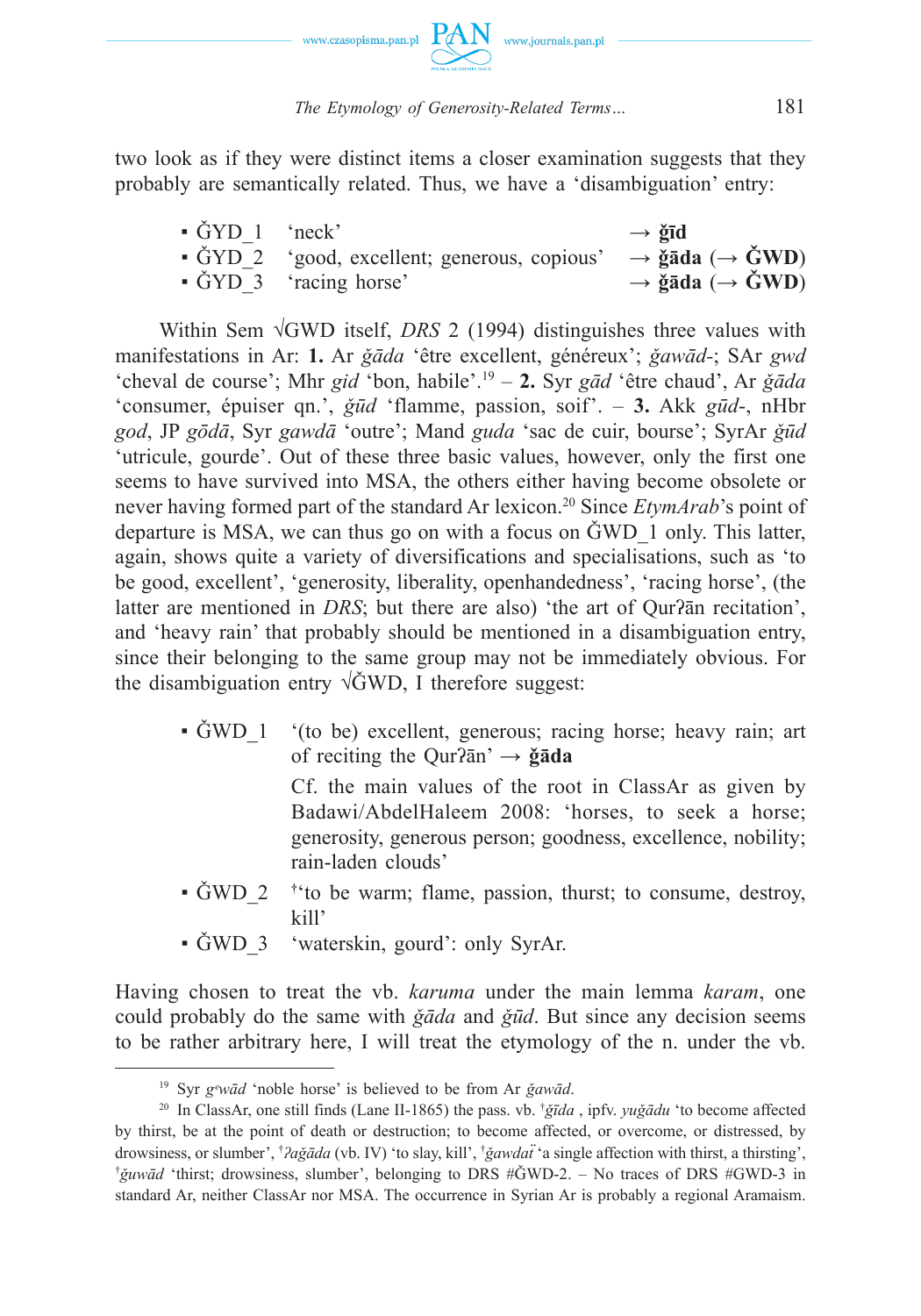

this time. *ǧūd* itself will then get an entry in its own right in which only its semantic history (if applicable) and cultural significance are presented, while for the etymology proper the entry will ask the user to follow the cross-reference leading to *ǧāda*.

**LEMMA ǧād-**, **ǧud-** دـْ جُ /جاد, *ū* (*ǧūdaẗ*)

**META ID**  $\ldots$  • **SW** – • **BP** – •  $\sqrt{\text{G}}$ WD

- **GRAM** vb., I
- **ENGL** 1. to be or become good, become better, improve.  $-2$ . <sup>†</sup>to be swift (horse). – **3.** (*ǧūd*) to grant generously (*bi-* s.th.), be so generous as to do s.th.; to be liberal, openhanded, bestow liberally, grant, give lavishly, shower (*ʕalà* s.o. *bi-* with). – **4.** to donate – Wehr/ Cowan 1979.
- **COGN** *DRS* 2 (1994) #GWD-1: Ar *ǧāda* 'être excellent, généreux'; *ǧawād-*, SAr *gwd* 'cheval de course', Mhr *gid* 'bon, habile'.\*

 \*Syr *gᵉwād* 'noble horse' is believed to be from Ar *ǧawād*. "Faut-il rapprocher Tña *gado* and Te Amh *gud* 'merveilleux'? En Amh le sens est souvent péjoratif: 'monstreux'." – *DRS* 2 (1994)

- **DISC** Both vn.s, *ǧūd* 'generosity' and *ǧawd* 'copious rain', have an abundance, an affluence, a copiousness in common (be it in quantity or in quality) that is identified as s.th. 'good, excellent'. Hence it is difficult to decide whether the one was prior to the other (in terms of semantic history/hierarchy), and if so, then which one, or whether both are secondary specialisations of an earlier 'goodness, excellency' in general. Both corresponding adjectives, *ǧawād* 'generous' and *ǧayyid* 'good, excellent', seem to be secondary intensive formations (patterns *FaʕāL* and *FayʕiL*), so none qualifies as the etymon proper. In any case, 'generosity' as an ethical concept builds on 'giving in abundance, openhandedly'. – The meaning 'race horse' is probably a specialisation, denoting a horse that unites in itself all the 'excellent' qualities needed to compete in a horse race. Similarly, 'the art of beautiful Qurʔān recitation' (D-stem, see section DERIV below) is a specialized term applied to 'excellent performance' of the holy text.
- **SEMHIST 1.** 'be good, of high quality': **lC6**<sup>21</sup> ʕAntara b. Šaddād 70,7 *ʔannī* mitlu 'l-husāmi Pidā mā zāda saglan ģāda yawma ģilādi 'I am like a sword: the better polished/sharpened it is the better it is in the battle'

<sup>&</sup>lt;sup>21</sup> Abbreviations in the SEMHIST sections:  $\mathbf{e} = \text{early}, \mathbf{m} = \text{mid}$ ,  $\mathbf{l} = \text{late}, \mathbf{C} = \text{century}$ . Thus, **lC6** means "late  $6<sup>th</sup>$  c. CE", and  $eC7$  is "early  $7<sup>th</sup>$  c. CE".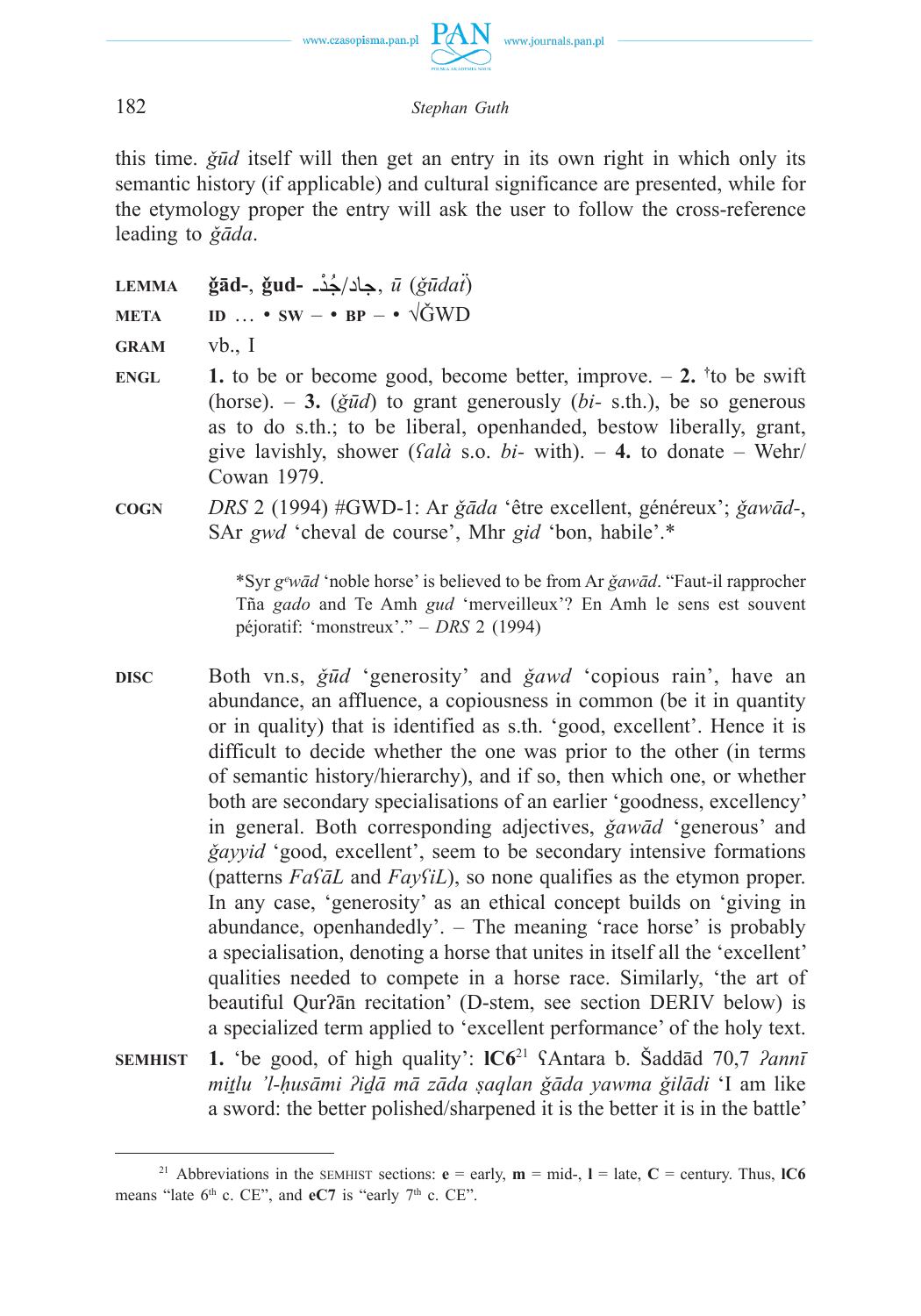

– **3.** 'be generous': id., 1,16,48; 68,5 *kāna ǧafnuki bi-'l-dumūʕi yaǧūdu* 'your eye shed tears in abundance'; 68,13 *al-dahru yabḫalu tāratan wa-yaǧūdu* 'time/destiny is sometimes a miser, and (sometimes) it is generous' (Polosin 1995).

- **CONCISE** Difficult to decide what should be considered as the etymon proper 'good, excellent' or 'bounteous, copious'. In any case, the basic notion is an abundance, generosity, or excellence in quantity or quality.
- **DERIV ǧawwada**, vb. II, **1.** to do well; to make better, improve: denom. from *ǧayyid* (?); **2.** to recite (the Koran): specialisation of meaning, originally \*'to do it [sc. the recitation of the Qurʔān] well, correctly, beautifully'.
	- BP#4443**ʔaǧāda**, vb. IV, to do well, do excellently; to master, be skilled, proficient; to ameliorate; to accomplish or say good, excellent things; to achieve excellent results; to be excellent, outstanding, distinguish o.s. (e.g., as a poet): denom./ caus. from *ǧayyid* (?).
	- **ĭstağāda**, vb. X, to think good or excellent, approve of; to consider suitable for or appropriate: denom. from *ǧayyid* (?), t-stem of IV, declarative.
	- **ǧūd**, n., openhandedness, liberality, generosity: an important cultural concept, see  $\rightarrow$ *s.v.* – Perhaps the etymon proper?
	- **ǧawd**, n., heavy rains: another candidate for the position of the etymon proper.
	- BP#2378**ǧūdaẗ**, var. *ǧawdaẗ*, n.f., goodness, excellence; good quality (of commodities, products): vn. I.
	- BP#488**ǧayyid**, pl. *ǧiyād*, adj., good, perfect, faultless; outstanding, excellent, firstrate; good (as an examination degree): explained by some as a *fayʕil* form, i.e., from \**ǧaywid*.

**ʔaǧwadᵘ**, adj., better: elat.

- BP#5414 **ğawād**, pl. *Pağwād, Pağāwid<sup>u</sup>, Pağāwīd<sup>u</sup>, ğūd*, adj., openhanded, liberal, generous, magnanimous: ints. | *ĭbn al-ʔaǧwād*, n., noble man.
- $\check{\mathbf{z}}$ awād, pl. *ğiyād, ?ağyād, ?ağāwīd<sup>u</sup>*, n., horse; race horse, racer; charger, steed: nominalization of the preceding, or an item in its own right?
- **taǧwīd**, n., art of reciting the Koran, Koran reading (in accordance with the established rules of pronunciation and intonation): vn. II. See also  $\rightarrow$  *s.v.*
- **ʔiǧādaẗ**, n.f., good, excellent performance or accomplishment, etc.; improvement, amelioration: vn. IV.

 **muǧawwid**, n., Koran reciter: PA II.

 **muǧīd**, n., adept, efficient, proficient: PA IV.

## **3.3. saḫāʔ**

Another word for 'generosity, liberality, etc.', *saḫāʔ*, can serve as a good example of a case that, due to its "uniformity" in MSA, looks as if it was quite easy to handle, but where a look into dictionaries of ClassAr makes clear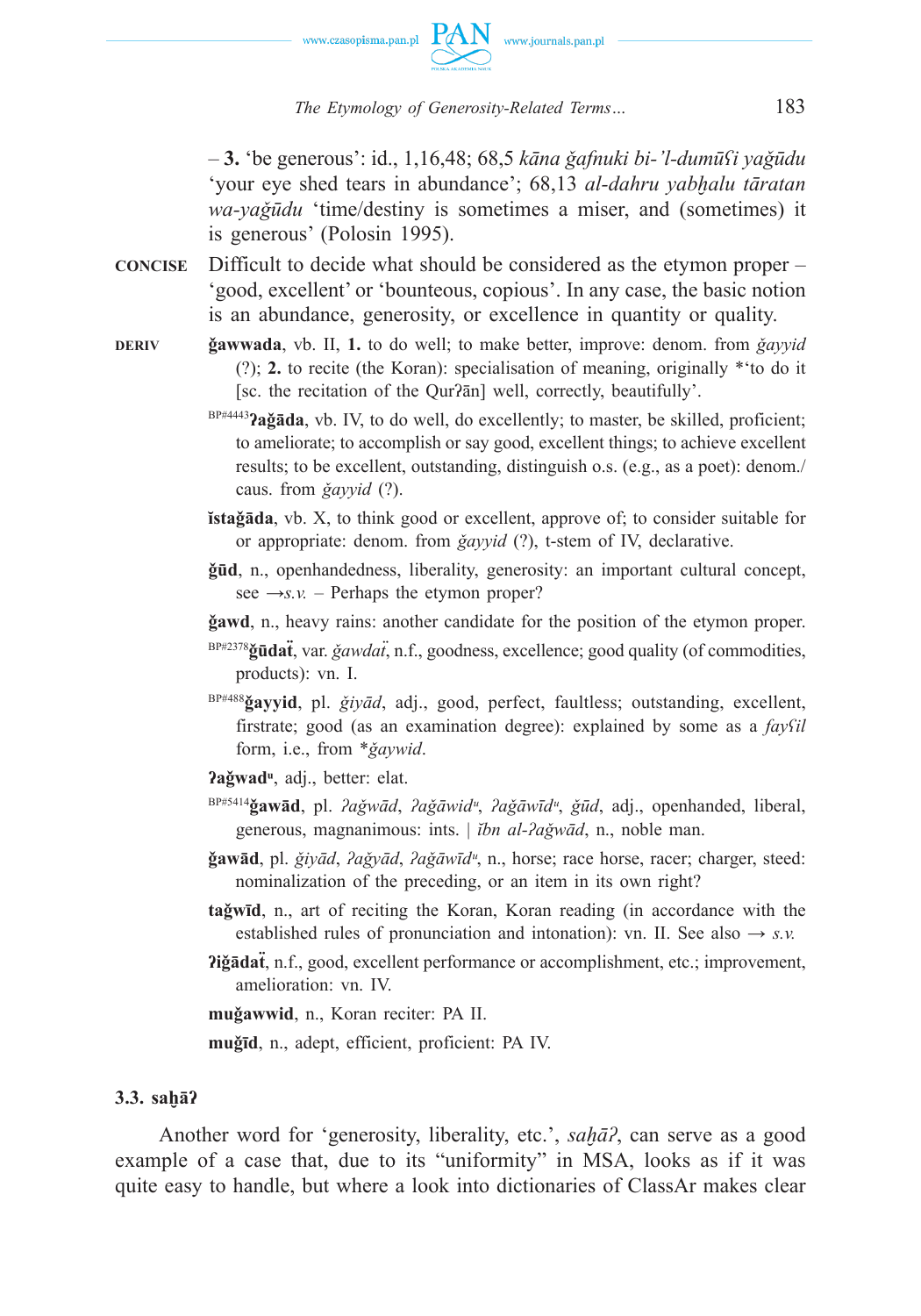

that the situation in MSA is only the visible part of a "dangerous iceberg". In modern usage, *saḫāʔ* is 'liberality, munificence, generosity', and it belongs to a root √SḪW/Y. The fact that there are three verbs with identical meaning 'to be liberal, generous' and that it is impossible to decide whether one of them should be prioritized, for etymological reasons, before the other, lets me choose the path of the least resistance and make the vn. *saḫāʔ* the main lemma under which to treat also the verbs, "rolled into one". The situation in MSA would thus present itself in the LEMMA, META, ENGL, GRAM, and DERIV sections as follows:

**LEMMA saḫāʔ** سخاءَ

**META ID** ... • **SW** – • **BP** – •  $\sqrt{\text{SHW}}/Y$ 

**GRAM** n.

**ENGL** liberality, munificence, generosity – Wehr/Cowan 1979.

- **DERIV sahā**, *sahaw- ū*; **sahiy-** à (*sahāʔ*); **sahuw-**  $\bar{u}$  (*sahāwat*), vb. I, to be liberal, generous (*bi-* with s.th. *ʕalà* toward s.o.); to grant, award, confer, bestow (s.th. on s.o.): is the vb. denom., or the n. deverbative?
	- **tasaḫḫà**, vb. V, **1.** to show o.s. generous, display liberality: declar.; **2.** to endeavour to be liberal or generous: conat.

 $\text{tasāhà}, \text{ vb}, \text{ VI}, \text{ = V}.$ 

 **saḫiyy**, pl. *ʔasḫiyāʔᵘ*, adj., liberal, openhanded, generous; giving generously, being lavish: ints./pseudo-PP.

 $\mathbf{s}$ **ahāwat**, n.f., generosity: vn. I (of *sahuwa*,  $\bar{u}$ ).

As for the etymology of this semantic complex, the reference tools I was able to consult failed to give any hints. A look into the situation in ClassAr suggests that the 'openhandedness' might be a metaphorical use of a more original meaning 'to give/make room, space'. Given that this value is still observable in ClassAr, *EtymArab* would give this kind of information in the SEMHIST section:

**SEMHIST** The notion of 'liberality' may be figurative use of a more general 'to give/make room, space (for s.th.)', as appearing in ClassAr where the vb. is often combined with *nafs* 'o.'s mind', e.g., (Lane iv-1872:) *saḫat nafsuhū* 'he be(came) liberal' [lit. perhaps \*'his mind became open, he made room in his mind, freed it' (from sticking to the things), \*'he freed himself (and thus became able to give away openhandedly)', S.G.], hence also *saḫiyat nafsuhū ʕan al-šayʔ* 'to leave, relinquish, give up s.th.' or *saḫā bi-nafsihī* 'do., to hold o.s. far (*ʕan* from s.th.), to withdraw o.'s heart (*ʕan* from s.th.)'. MSA has preserved this use in the expression *saḫiyy al-nafs ʕan al-šayʔ* 'only too glad to relinquish or give up s.th.' (Wehr/Cowan 1979). Without object, *saḫā ū* (*saḫw*) can also mean (Lane iv-1872) 'to rest (from a state of motion)'.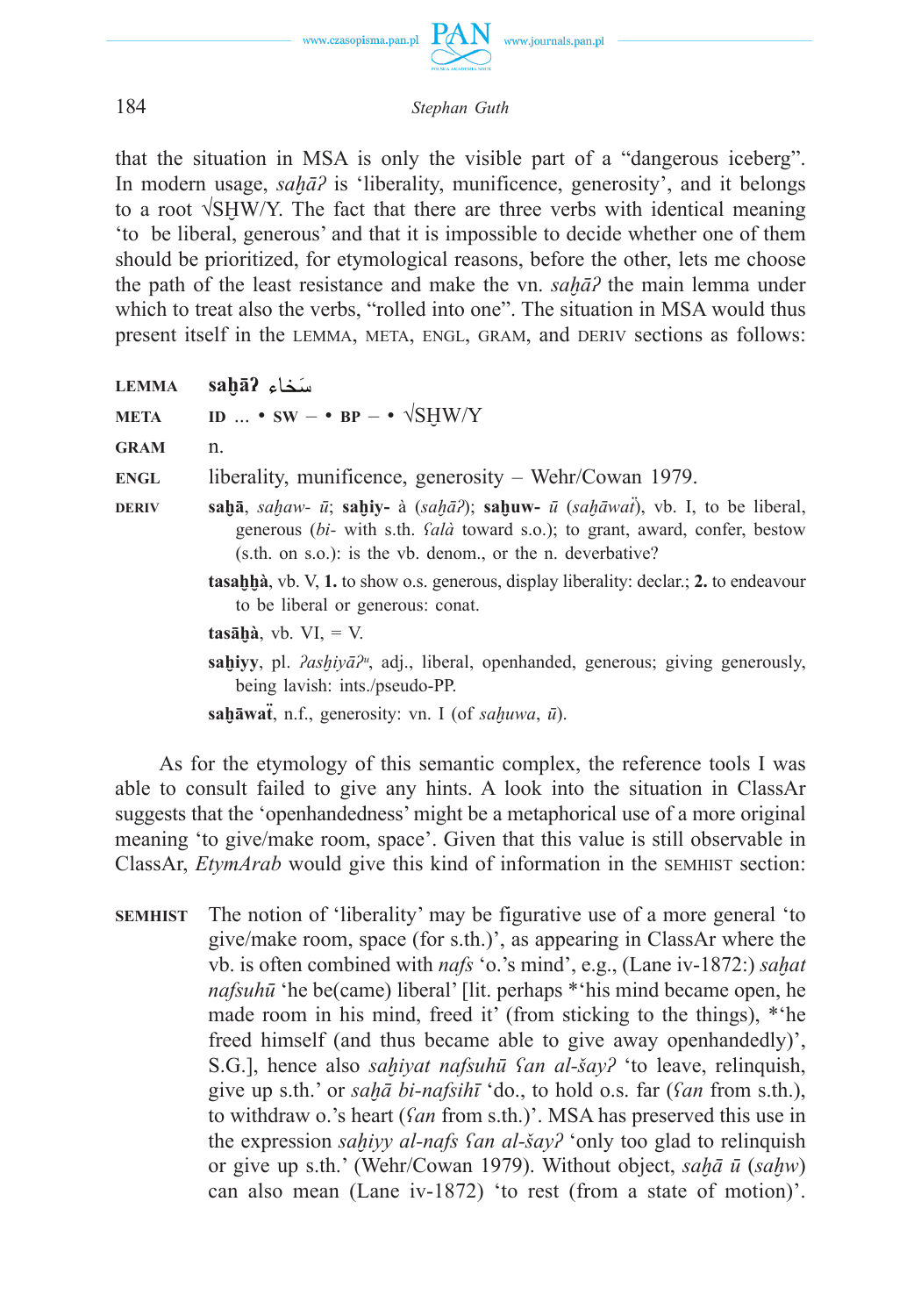

|                | Used with <i>al-nar</i> as an object, the vb. means 'to make an opening                              |
|----------------|------------------------------------------------------------------------------------------------------|
|                | in the live and extinct coals of the fire which have become collected                                |
|                | together after it has been kindled, to make a way, or vent, for the                                  |
|                | fire, beneath the cooking-pot (in order that it might burn up well)',                                |
|                | and with $al$ - $\rightarrow$ qidr 'to make a way [or vent] for the fire beneath                     |
|                | the cooking-pot'.                                                                                    |
|                | Cf. also the n.s (nominalized adj.s) sahwa? <sup><i>u</i></sup> , sahāwiyy, sahāwiyyat               |
|                | indicating (land) 'soft in the earth', 'wide, ample, plain', $sah\bar{a}wiyy^u$                      |
|                | 'land(s) in which is nothing' (Wahrmund 1887: 'weite Strecke weichen                                 |
|                | Bodens') – but these may be related otherwise. <sup>22</sup>                                         |
| <b>COGN</b>    | ???                                                                                                  |
| <b>DISC</b>    | ???                                                                                                  |
| <b>CONCISE</b> | Etymology unclear. A connection to other (obsolete) items of<br>$\rightarrow$ VSHW/Y seems unlikely. |

The latter remark in the CONCISE section can be made because ClassAr still displays two other values attached to  $\sqrt{\text{SHW}}/Y$  in addition to 'to give room, make space for; be generous', namely the 'limping' of a camel and a certain type of cabbage (unless this is from  $\sqrt{\text{SHW}}/Y$  rather than  $\sqrt{\text{SHW}}/Y$ ). Details of this situation will figure in a disambiguation entry, which, for lack of any other etymological data, for the moment contains nothing but:

| <b>LEMMA</b>   | $\mathrm{SHW/Y}$ سخو $\mathrm{W/Y}$                                                                                                                                                                                                                                                                                                |          |
|----------------|------------------------------------------------------------------------------------------------------------------------------------------------------------------------------------------------------------------------------------------------------------------------------------------------------------------------------------|----------|
| <b>META</b>    | ID $\ldots$ • SW - • BP - • $\sqrt{\text{SHW/Y}}$                                                                                                                                                                                                                                                                                  |          |
| <b>GRAM</b>    | "root"                                                                                                                                                                                                                                                                                                                             |          |
| <b>ENGL</b>    | • SHW/Y 1 'to be generous; <sup>†</sup> to give room, make space for $\rightarrow$ saha?                                                                                                                                                                                                                                           |          |
|                | • SHW/Y 2 $\dot{ }$ to limp'                                                                                                                                                                                                                                                                                                       | obsolete |
|                | • SHW/Y 3 <sup>†</sup> 'kind of cabbage'                                                                                                                                                                                                                                                                                           | obsolete |
| <b>CONCISE</b> | Etymology unclear.                                                                                                                                                                                                                                                                                                                 |          |
| <b>COGN</b>    | $222$ – See DISC.                                                                                                                                                                                                                                                                                                                  |          |
| <b>DISC</b>    | • Should one connect ClassAr sahwa? <sup>n</sup> , sahāwiyy(-ai) to an Ar <i>\</i> sahah<br>'bon terrain', listed by Cohen 1969 (Freitag 1837: 'terra mollis,<br>optima, humus'; cf. also ibid. <i>'sahhā?</i> , pl. <i>sahāhiyy</i> , 'locus, in quo<br>est mollis terra'), and, together with the latter, to Akk sahhu 'prairie' |          |

<sup>22</sup> Cohen 1969 mentions an Ar *saḫāḫ* 'bon terrain' (not to be found in Lane or Dozy), which he connects to Akk *saḫḫu* 'prairie' (CAD: 'meadow, waterlogged land') and, outside Sem, to Eg *sḫ.t* 'champ, campagne'. Should these be related to ClassAr *saḫwāʔᵘ*, *saḫāwiyy*, *saḫāwiyyaẗ* instead of considering the latter a nominalized adj.?

(CAD: 'meadow, waterlogged land')? If so, one would also have to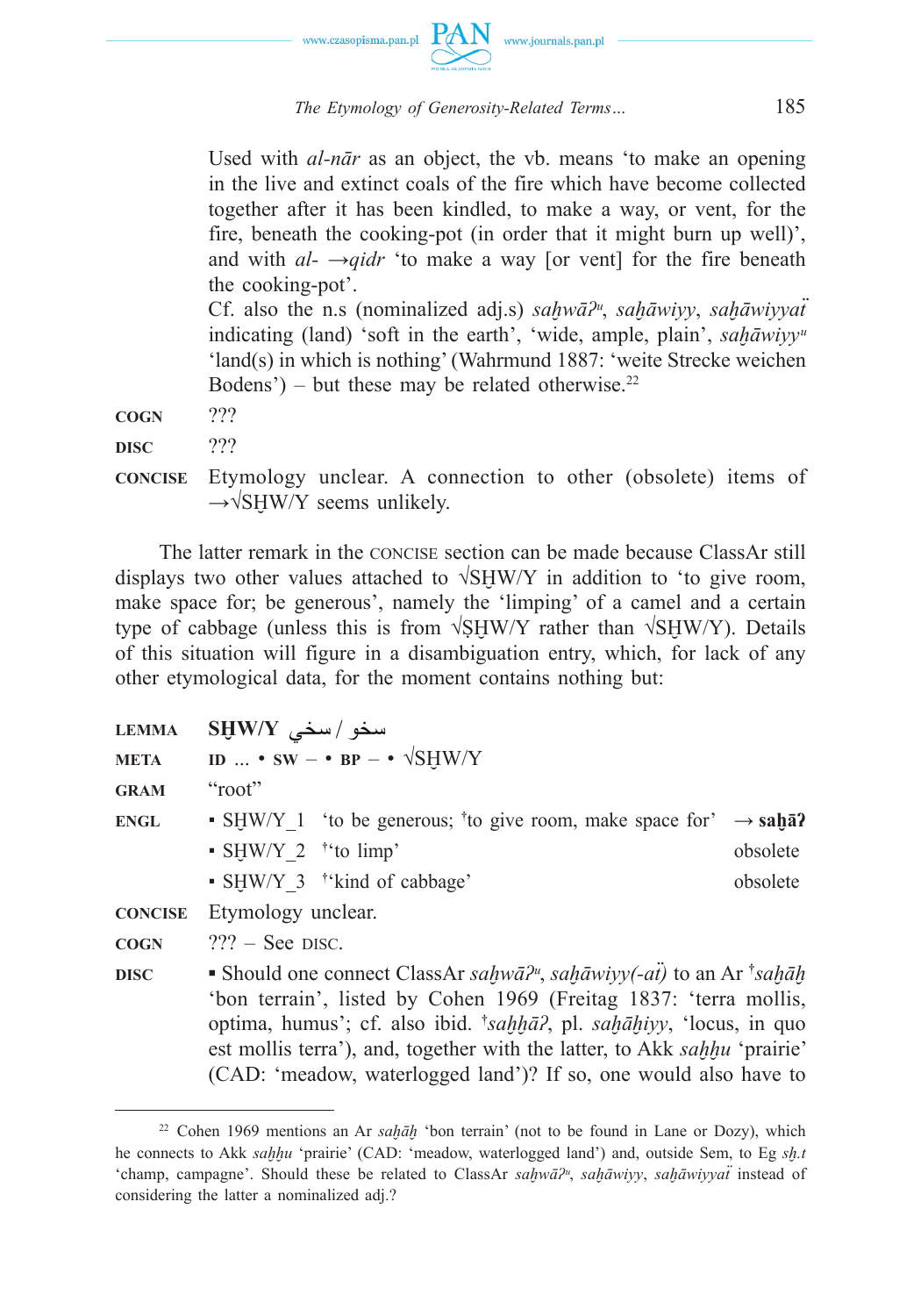

compare, with Cohen, Eg *sḫ.t* 'field, meadow'. – Any relation to √SWḪ *sāḫa ū* (*sawḫ*) 'to be or become doughy, soft, slippery (esp. ground), yield like mud; to sink (in the ground)' and/or  $\sqrt{SYH} s\bar{a}ha$ *ī* (*sayḫ*, *sayaḫān*) 'to sink into the ground or mud'?

**▪** In addition to the notion of 'generosity' (the only one preserved in MSA) and 'to give room, make space for' (which seems related to the former and is attested in ClassAr), ClassAr shows two other semantic values attached to the root (Lane iv-1872):

- 'to limp': *saḫiya à* (*saḫan*, *-ā*) 'to become affected with limping, or halting, having leaped with a heavy load, in consequence of which a flatus has intervened between the skin and the shoulder blade' (said of a camel)
- 'kind of cabbage': *saḫāʔaẗ*, pl./coll. *saḫāʔ*, 'a certain plant of the [season called] *rabīʕ*, herb or leguminous plant, rising upon a stem, having what resembles in form an ear of wheat, in which are grains like those of the *yanbūt*, and a heart, or kernel, the grain of which is a remedy for wounds' (Freitag 1837: 'oleris species' [a kind of cabbage]). Lane reports that some Ar lexicographers say that this word sometimes also appears as *ṣaḫāʔaẗ* (with *ṣ*).

No cognates in Sem reported so far.

## **3.4. qiran** (det. qirà)

Other frequently recurring words in the context of hospitality are *qiran* 'entertainment for a guest' (the vn. of the vb. I *qarà* 'to receive hospitably, entertain' a guest), the vb. IV *ʔaqrà* 'to ask for hospitality' (with its PA *muqrin*, det. *muqrī*) and the vb. VIII *ĭqtarà* 'to receive hospitably; (in Class Ar also: to ask for a hospitable reception)' (with its PA *muqtarin*, det. *muqtarī*). In MSA, the entry under the corresponding root QRY looks rather homogenous at first sight: apart from the 'hospitality' complex there are only *qaryat* 'village' (and derivatives), which however can easily be thought to be akin to 'hospitality', and the isolated item *qariyyat*, indicating a ship's 'yard'. Together with the fact that, as we learn from Jeffery, *qaryat* with all probably is not directly from *qarà* but borrowed from Syr,<sup>23</sup> and that, as we learn from Zimmern, *qariyyat* 

<sup>&</sup>lt;sup>23</sup> Although the root QRY exists in Ar, the common opinion (based, e.g., on Jeffery 1938) is that *qaryaẗ*, like other administrative terms (as, e.g., *bāb*, *madīnaẗ*, *ḥiṣn*, *sulṭān*), is borrowed from Aram (Syr *q<sup>ə</sup> rīṯā* 'town, city'). The word is found also in other WSem languages where it signified a fortified settlement as opposed to a 'village' in the countryside (ComSem *\*kapar-*, see Ar →*kafr*). – According to Huehnergard 2011, the WSem root  $^*QR(Y)$  to which the etymon of Ar *qaryat* belongs, meant 'to meet'. So that the proper meaning of the WSem n. *\*qart-*, *\*qary(at)-*, *\*qiryat-* 'village, town' was probably \*'meeting place' (as suggested in *BDB* 1906 as a possible etymology of Hbr *qiryāh*). – Meanwhile, Orel/Stolbova 1995/2007 reconstructed Sem \**kary*- 'town, village' and suggested a derivation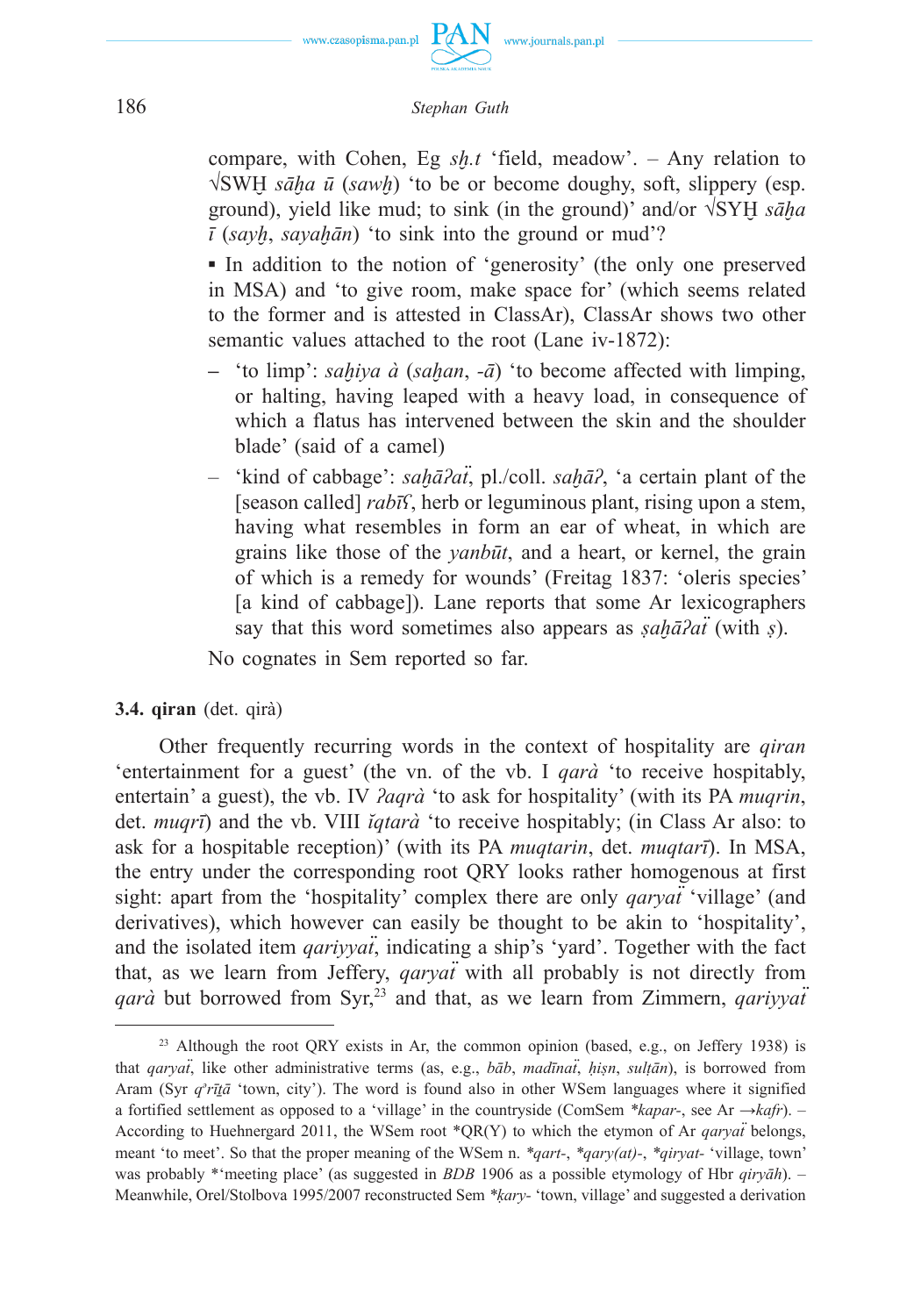

is likely to be a loan, via Syr, from the  $Akk<sup>24</sup>$  the situation in MSA therefore suggests that we deal with the material in three main entries – *qarà*, *qaryat*, and *darivyat* – irrespective of a possible interrelatedness of these items. The fact that, ultimately, all three may indeed be akin to each other via the notion of 'meeting' makes it necessary, in the disambiguation entry, to take account of the semantic complexity in ClassAr and try to shed some light on the interdependence, or non-dependence, of the many values.

| <b>LEMMA</b> | قرى QRY                                                       |                        |
|--------------|---------------------------------------------------------------|------------------------|
| <b>META</b>  | ID $\ldots$ • SW – • BP – • $\sqrt{QRY}$                      |                        |
| <b>GRAM</b>  | "root"                                                        |                        |
| <b>ENGL</b>  | • QRY 1 'to receive hospitably, entertain' $\rightarrow$ qarà |                        |
|              | • QRY 2 'village, small town'                                 | $\rightarrow$ qaryat   |
|              | $\bullet$ QRY 3 'yard (naut.)'                                | $\rightarrow$ qariyyat |
|              |                                                               |                        |

In addition to these values, ClassAr has also:

- <sup>†</sup>QRY\_4 'to flow together; place where water (or juice etc.) flows together; bassin, reservoir, pool, trough, cup'
- † QRY\_5 '(kind of auspicious bird); *hence* good omen; generous person'
- † QRY\_6 'to collect, store'
- <sup>†</sup>QRY\_7 'to travel across the country, perambulate (in search or pursuit of s.th.)'
- † QRY\_8 'to follow with o.'s eyes, observe'
- There is also partial overlapping with  $\rightarrow$  **QRW** Not related but loanword: → **qayrawān** 'caravan<sup>'25</sup>

of the latter from AfrAs *\*ḳer-* 'dwelling' ~ *\*ḳor-* 'house, place'. Cohen 1969 (#240) viewed (Sem) Hbr *qiryā(h)* 'ville' and Ar *qiryaẗ* 'hameau, bourg' (and also modSAr *qaʕər* 'maison') together with (Cush) Ag Bil Sa *qaʕrat*, Bed *gaʔra* 'enclos, cour', Som *gūri* 'maison, hutte' (*gār* 'maison' in some SEth languages), as well as (Chad) Ha *gari* 'ville'.

<sup>24</sup> Probably via Syr *qarīṯā* 'beam, plank' from Akk *qarītu* 'storeroom, granary' (properly 'beams, woodwork'). The term seems to have come out of wider use in the course of time, surviving into MSA only in the specialized meaning of a nautic technical term.

<sup>25</sup> Neither related to QRW nor to QRY but a loan from Pers *kārbān* ~ *kārvān* 'caravan' or < mPers *kārvān* 'id.', which perhaps is from Akk *ḫarrānu* 'highway, road, path; trip, journey, travel; business trip; caravan; business venture; business capital; military campaign, expedition, raid; expeditionary force, army; corvée work; service unit; (etc.)' – NişanyanSözlük (as of 15Sept2014). The fact that the spectrum of meanings in ClassAr (**1.** caravan, **2.** army, camp, **3.** market, fair) resembles very much the one in Akk, lets also a direct loan seem not impossible. Lokotsch1927 #1075, while supporting a Pers background ( $k\bar{a}r\bar{v}\bar{a}n \sim k\bar{a}r\bar{v}\bar{a}n$ ), tends to make the latter dependent on Skr  $k\bar{a}r\bar{a}b\bar{h}a$  '(young) camel' (prop. 'possessing celerity'). – In Engl, the word *caravan* is attested since the 1580s. According to <etymonline.com>, it came in via mFr *caravane*, from oFr *carvane*, *carevane* 'caravan' (C13) or mLat *caravana*, picked up during the Crusades.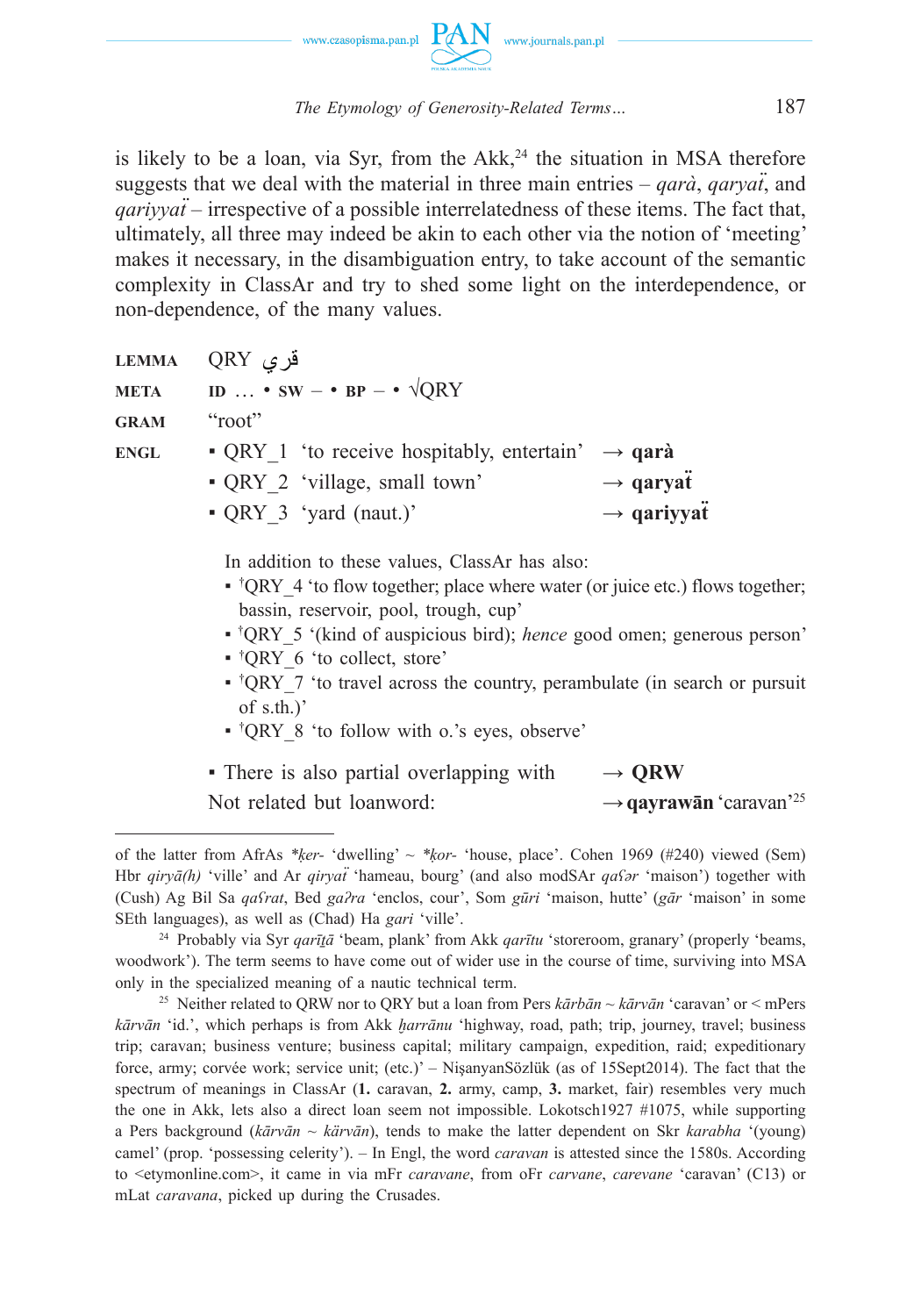

- **CONCISE** With Huehnergard 2011 we tend to trace [v1] through [v6] back to a WSem  $\sqrt*$ QR(Y) 'to come together, meet', while [v7] and [v8] seem to depend more on Ar √QRW 'to approach, turn to, follow'. But given the many overlappings of QRW and QRY, the situation is not clear at all.
- **COGN** *BDB* 1906: Hbr *qārā* 'to encounter, meet, befall', cf. also *qārā̈h* 'chance, accident', *qərī* 'misfortune, (specif.) (nightly) pollution' (so also Aram *qiryūṯā*, Syr *qeryā*).

**DISC •** Previous research regards both Ar *qaryat* 'village, small town'  $[v2]$ and *gariyyat* 'yard (naut.)' [v3] as loans from Syr, while it remains silent on the complex of 'treating a guest, receiving hospitably' [v1].

> ▪ A look into dictionaries of ClassAr makes clear that given the large semantic variety within  $\sqrt{QRY}$  (and its partial overlapping with  $\rightarrow$  √QRW), we are obviously dealing with a very old root and therefore have to reckon with a high degree of diversification and complexity.

> • Treating items of [v2], Huehnergard 2011 suggested the meaning 'to meet' as the basic value of a WSem vb. \**qr* or \**qry*, cf. Hbr *qārā* 'to encounter, meet, befall'. *BDB* connects the latter to ClassAr † *qarā*, *u*, 'to go, seek earnestly' ( $\rightarrow$ QRW,  $\rightarrow$ *taqarrà*,  $\rightarrow$ *ĭstaqrà*) as well as to *qarà*, *i*, 'to receive hospitably (as a guest)' (and also Gz *ʔaqāraya* 'to present, offer as a sacrifice'). Should this be correct, then both [v1] and [v2] would derive from this notion of 'meeting, coming together': 'hospitality' as s.th. that is (to be) applied when people 'meet', and 'village, town' as a place where people come together. [v3] 'yard' (of a sailship), too, has been interpreted as ultimately going back to the idea of beams or planks 'meeting' each other  $(\rightarrow$ *qariyyat*).

> ▪ ClassAr also has the notion of 'to meet', though only in the specialized value [v4] 'water running down a hill and collecting (= meeting) in a meadow', or 'hole in the root of a palm tree where the sap collects (i.e., meets)'. Cf. also:<sup>26</sup>  $\frac{1}{4}$  *qarà*, *i*, 'to collect water in a reservoir'; † *qiran* (det. *-à*) 'eau recueillie et ramassée dans le réservoir'; † *muqtarin* (det. *-ī*) 's.o. who collects water in a reservoir';27 † *qariyy* (pl. *quryān*) 'endroit au bas d'une hauteur où s'amasse l'eau qui descend des hauteurs; canal, ruisseau par lequel l'eau descend des collines';28 † *maqran* (det. *-à*) 'lieu où l'on ramasse l'eau, réservoir';

<sup>&</sup>lt;sup>26</sup> French as in Kazimirski 1860, Engl as in Steingass 1894 and Badawi/AbdelHaleem 2008.

<sup>27 &#</sup>x27;человек, собирающий воду в водоём' – Ḥuṭayʔa 28,1 *yā ǧafnatan... malʔà... ka-ḥawḍi 'l-muqtarī* (Polosin 1995).

<sup>&</sup>lt;sup>28</sup> Cf. Polosin 1995: ручей, стекающий с возвышенности на луг (brook flowing down from a hill to a meadow), **eC7** Ḥuṭayʔa 2,2 *bi-mustaʔsidi 'l-quryāni ḥuwwin nabātuhū*.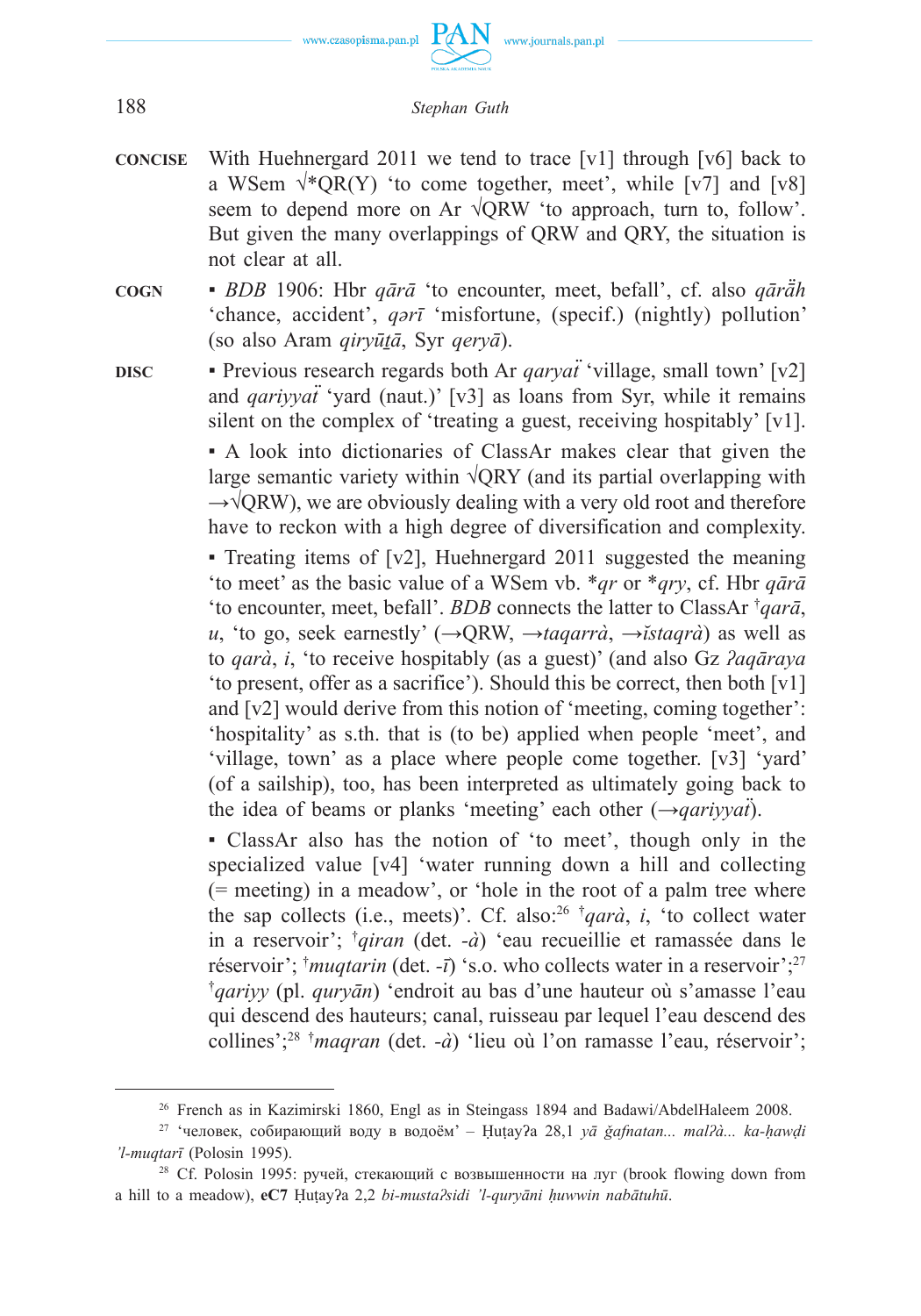

<sup>†</sup>*miqrāt* 'grand réservoir d'eau'. To this complex belongs also (usually assigned to →QRW, not QRY) the n. † *qarw* (pl. *ʔaqrāʔ*, *ʔaqrin* / det. *-ī*, *ʔaqruwaẗ*, *quriyy*) 'abreuvoir, bassin; long water vessel approached by camels / for camel foals;29 tuyau *ou* conduit par lequel s'écoule le suc du raisin exprimé dans le pressoir / outlet of a wine-press; tronc de palmier creusé dans lequel on fait du vin; *espèce d'*auge faite d'un tronc de palmier; vase à boire, coupe; petite auge dans laquelle on donne à boire aux chiens / trough to feed dogs', and perhaps also [v5] † *qāriy(y)aẗ* 'sorte d'oiseau aux jambes courtes, au bec long et au plumage du dos vert, qui présage la pluie' (= \*'the one making the clouds meet and rain'?). $30$  As another kind of 'flowing together' (= meeting) could be conceived the n. † *qarw* 'gonflement du scrotum / hydrocele, hernia, orchiocele/scrotal hernia'.31

• From the intr. 'flowing together / meeting' may be the more general trans. [v6] \*'to collect, store', as in the vb. † *qarà*, *i*, 'to chew the cud, have an inflated cheek from storing the cud in the mouth (camel)'. and the n. (usually derived from QRW) † *qaran* (det. *-ā*, pl. *ʔaqrāʔ*) 'courge vidée dans laquelle on conserve des mets'.

• ClassAr also has the PA I f.  $\frac{4}{7}q\bar{a}$ *riyat* with the meaning 'settlement' and this is explained as *al-miṣr al-ǧāmiʕ* 'the city/town that brings together, collects, unites (sc. people)', i.e., derived from [v6]. Should this be, against all previous assumptions, the etymon of *qaryat* (*qãriyat*)  $>$  \* $q\bar{q}$ *rvat* $\bar{q}$  >  $q\bar{q}$ *arvat* $\bar{q}$ ? The same would of course be thinkable if *q* $\frac{a}{b}$ *i* was not \*'the one (sc. settlement) that brings together' but (from  $[v1]$ ) \* the hospitable one, (settlement) that receives strangers hospitably'.

 $\bullet$  [v1] 'hospitality' itself is perhaps not from [v4] \* 'to meet' but from *qarw* 'bowl' (i.e., \*'to entertain a guest with s.th. to drink, offered to him in a bowl').

• [v7] and [v8] are treated as belonging to  $\rightarrow \sqrt{QRW}$  3 rather than to √QRY.

For the generosity-related *qarà* itself, we have then:

**LEMMA** qarà رىَ َ َ َر ْيـ -qaray , ق ق , *i* (*qiran*, det. *qirà*)

<sup>29</sup> Hence (?) also: 'wide land that is difficult to cross'.

<sup>30</sup> Hence also 'précurseur (du bien), et homme généreux dont l'arrivée présage des dons, comme l'apparition de l'oiseau *qāriy(y)aẗ* présage la pluie'.

<sup>&</sup>lt;sup>31</sup> Usually grouped under  $\rightarrow$  QRW. – Cf. also the denom. vb.s  $\frac{4}{7}ar\bar{a}$ , *u*, 'se gonfler / to swell, être enflé (se dit du scrotum affecté d'un hydrocèle ou d'un sarcocèle)', and vb. X †*ĭstaqrà* 'être rempli, gonflé de pus (se dit d'un abcès)'.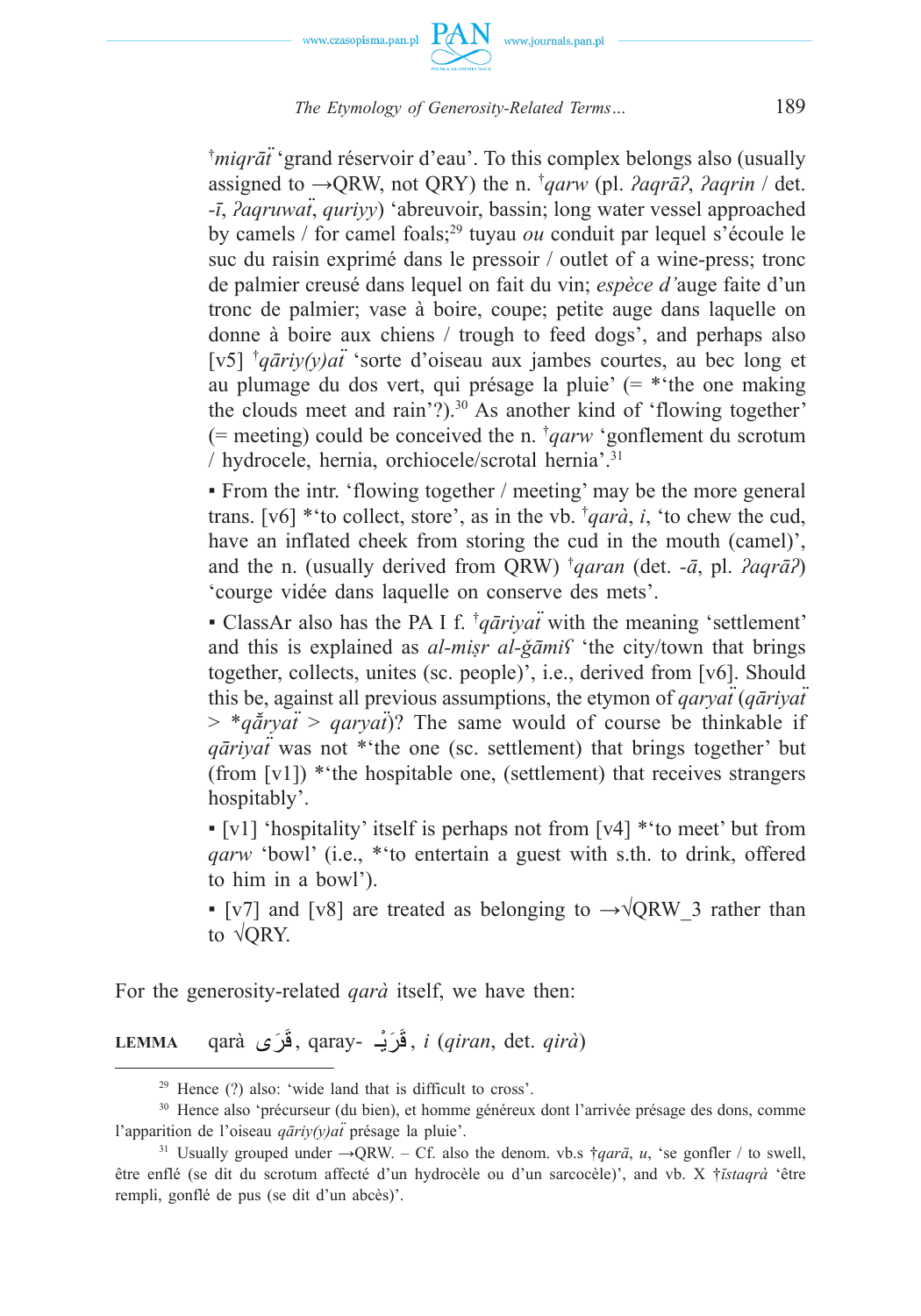

- **META ID**  $\ldots$  **SW** • **BP** •  $\sqrt{ORY}$
- **GRAM** vb., I
- **ENGL** to receive hospitably, entertain Wehr/Cowan 1979.
- **CONCISE** It seems that, ultimately, the word goes back to a WSem  $\sqrt*$ OR(Y) 'to meet' – either derived directly from there (hospitable reception as what happens when people meet), or possibly (denom.) via  $\rightarrow$ *qarw* 'drinking trough' (for animals) or 'bowl, drinking cup', which may have become synonymous with what strangers find (for their animals, or themselves) in a place they approach for hospitality.

▪ The fact that the PA I *qārin* also means 'villager' (and in ClassAr its f., † *qāriyaẗ*, is lexicalized also as 'village') makes it appear thinkable that *garyat* 'village', unless loaned from Aram (as is usually assumed), may be based on the notion of 'receiving hospitably'. On the other hand, ClassAr † *qārin* means also 's.o. who arrives at a village', a fact that would suggest the PA (and the corresponding vb.) to be itself dependent on *qaryat*.

**COGN** See →QRY.

**DISC**  $\bullet$  It seems that, ultimately, the word goes back to a WSem  $\text{*OR}(Y)$ 'to meet'.

> ▪ But it is not clear whether it is a direct derivation from there, or whether it is not possibly based on  $\rightarrow$ *qarw* in the meaning of 'drinking' trough' (for animals) or 'bowl, drinking cup' (which seems to belong to  $\rightarrow$ QRY 4 'to flow together; place where water (or juice etc.) collects; bassin, reservoir, pool, trough, cup' rather than to QRW).

> ▪ Given that the PA I *qārin* also means 'villager' (and in ClassAr, its f., <sup>†</sup>*qāriyai*<sup>\*</sup>, also is lexicalized as 'village', as opposed to *bādiyai* 'desert') makes it appear thinkable that *qaryat* 'village', unless loaned from Aram (as is usually assumed), is based on the notion of 'receiving hospitably'.

• ClassAr also has <sup>†</sup>qārāt, synonymous with <sup>†</sup>qāriyat 'village'.

▪ The fact that, in ClassAr, the PA I *qārin* is not only 'villager' but also 's.o. arriving at a village' would make the vb. *qarà* look denominative from *garyat*.

**SEMHIST** ▪ **lC6** ʕAntara b. Šaddād 52,3 *lam yaqri 'l-ḍuyūfa ʔiḏā ʔatawhu*, **eC7** Ḥuṭayʔa 117,7 *qarāhā fa-lam yabḫal wa-lam yataʕallali* 'to receive hospitably, treat as a guest' (Polosin 1995)

> ▪ (*qiran*) **lC6** ʕAntaraẗ b. Šaddād 133,5; ʕUrwaẗ b. al-Ward 17,2 *ʔuḥaddiṯuhū ʔinna 'l-ḥadīṯa min al-qirà*; **eC7** Ḥuṭayʔa 16,13 *fa-man... laysa li-ʔidmāni 'l-qirà bi-malūlī*, etc. (Polosin 1995).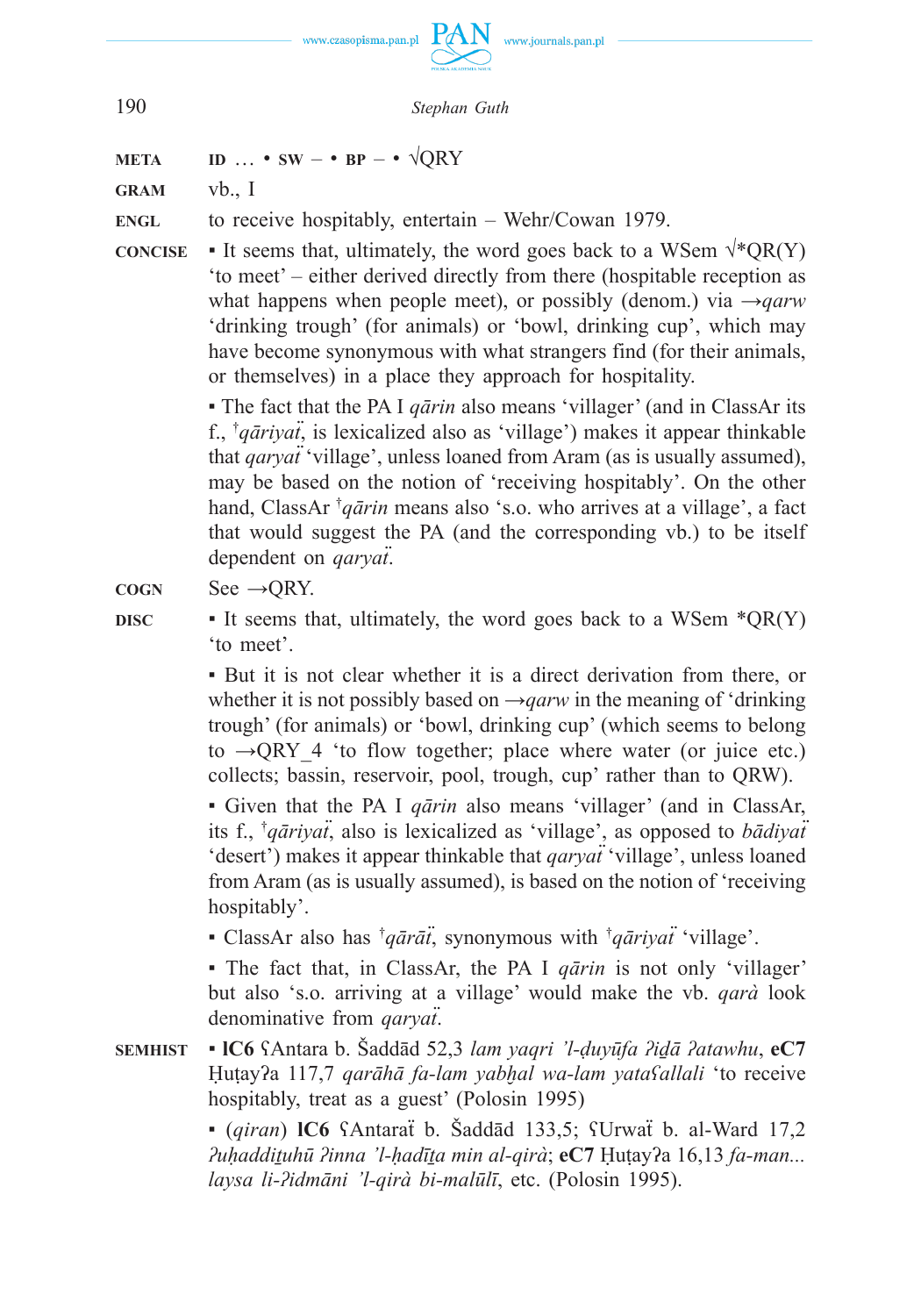

▪ In ClassAr, the vb. VIII *ĭqtarà* can also mean 'to ask for hospitality; to suffice and refresh (food)'

**DERIV** *igtarà, vb. VIII, = I: in MSA reduced to 'receiving' as a guest, i.e., 'to invite* s.o. to be o.'s guest', while in ClassAr it can still also mean 'to ask for hospitality'.

> **qiran**, det. *qirà*, n., **1.** hospitable reception, entertainment (of a guest): vn. I; **2.** meal served to a guest: synekd. use of vn. I.

 ${}^{\text{BP\#665}}$ **qaryat**  $\rightarrow$  *s.v.* 

**qarawī**:  $1. \rightarrow$  *qaryat*;  $2.$  from Kairouan, inhabitant of K.; a member of al-Qarawiya College in Fès (Morocco): nisba formation.

```
qarawiyyat: \rightarrow qaryat.
```
 **miqran**, det. *miqrà*, adj., very hospitable: ints.

miqr**a** $2^u$ , adj., very hospitable: ints.

 **qārin**, det. *qārī*, n., villager: PA I (?).

Since generosity was such an important concept in pre-Islamic society, both on account of the high ethical values attached to it (*karam* signifies not only 'generosity' but at the same time – it is *one* word! – also 'nobility' of character) and as a means of providing for the poor and needy (which, of course, contributed to its ethical value), Islam, too, when the new religion emerged and began to spread, wanted to include it and, if possible, make it a specifically *Islamic* value. Thus, it is well on purpose that also the Islamic God is *karīm*, that the Qurʔān is a *qurʔān karīm* and that, later, also the Prophet is depicted as a model of *karam* or *karāmat*. At the same time, the *karam* itself is also "Islamicized" (cf. already sūraẗ 13:49 *ʔinna ʔakramakum ʕinda 'llāhi ʔatqākum* 'the most noble of you in the sight of God is the most righteous of you / [others translate:] the best in conduct / the one among you most careful (of his duty) / the most pious'). There seems also to be a clear preference, in the Qurʔān, for the "milder" *karam* rather than for *ǧūd* (stressing copiousness) and *saḫāʔ* (focus on liberality and excess): while words from the root √KRM abound, the roots  $\sqrt{GWD}$  and  $\sqrt{SHW/Y}$  are conspicuously absent. There is also a clear tendency to channel acts of generosity into more moderate, ethically justifiable modes of charitable donation. This is probably the reason why also the two concepts of *zakāẗ* and *ṣadaqaẗ*, known to pre-Islamic Arabs from Judaism as *religiously* meritorious concepts, were loaned into Arabic and elaborated, in the case of *zakāẗ*, as one of the 'five pillars of Islam' or, in the case of *ṣadaqaẗ*, as a (hierarchically lower, voluntary) donation for charitable ends. Although both corresponding roots, √ZKW/Y and √ṢDQ, did exist prior to the advent of Islam, the two words themselves, as specific religious terms, did not; their meaning was imposed on, or added to, the Arabic roots, and this is why they are treated as individual lemmata in *EtymArab*: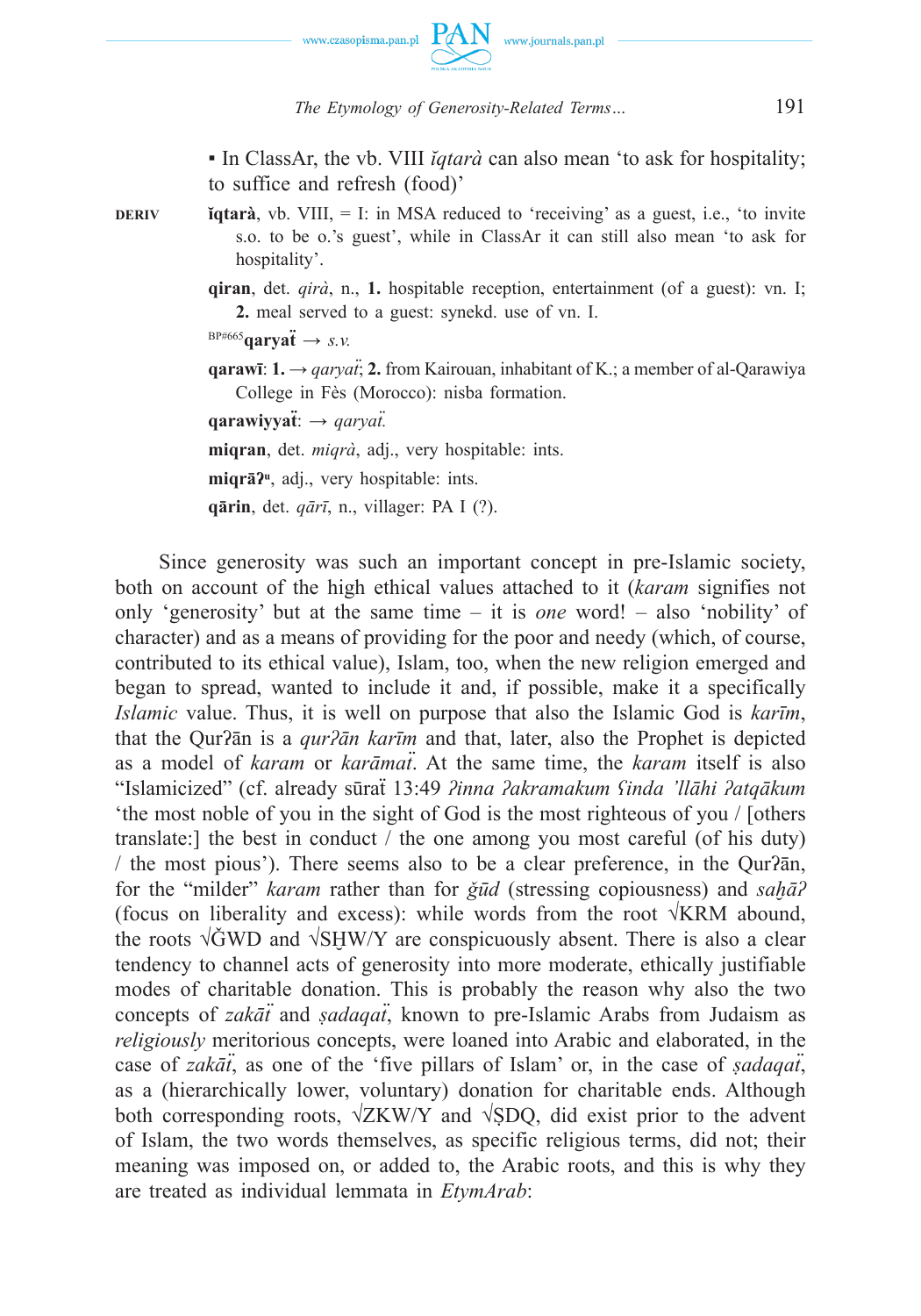

**3.5. zakāẗ**

**LEMMA zakāẗ** زكاةَ , var.orthogr. زكوة , pl. *zakan*, *zakawāt*

- **META ID** 361 **SW** • **BP** 4006  $\sqrt{Z}$ KW
- **GRAM** n.f.
- **ENGL 1.** purity; **2.** justness, integrity, honesty; justification, vindication; **3.** alms-giving, alms, charity; **4.** alms tax, zakat (*Isl. Law*) – Wehr/ Cowan 1979.
- **CONCISE** It seems that the word was borrowed in early Islamic times from JudAram *zəḵūṯā* 'voluntary deed of merit in accordance with God's commandments' to provide a counter-concept 'collective charity' against, and to compete with, old Arabian charity as practised by clan/tribe chiefs through individual acts of generosity. The latter was integrated into Islam in a modified, 'milder' form as →*ṣadaqaẗ* while *zakāẗ* was made obligatory (and more reliable) and thus given priority over the latter. However, pre-Islamic ideals were not completely replaced by *zakāẗ* and *ṣadaqaẗ*; rather, they continued into Islamic times (→*ǧūd*, →*karam*, →*saḫāʔ*). The meaning [v4] 'alms (tax)' does not seem to have been attached to the Aram source yet and was therefore probably added by Islam.

**• Together with the vb.**  $\rightarrow$ *zak* $\bar{a}$  'to be pure in heart, be just, righteous' (which is from Aram  $z \partial k \bar{a}^1$  'to be innocent, be worth, give alms'), the item goes back to Can \**zakā* 'to be worth, be worthy', or Akk \**zakû* 'to be(come) pure, innocent', both from Sem \**ḏkw* 'to be(come) clean, pure'.

**1.** ...with Aram \**dəkā* > *zəkā* under Akk influence?

- **COGN** Aram *zkwt*, Syr *zᵊḵūṯā* are not cognates proper since *zakāẗ* is loaned from there. This notwithstanding, it does of course belong to the same Sem root, cf.  $\rightarrow$ ZKW/Y. The word appears already in some Sab inscriptions as *zkt* (dated 542 and 619 Ḥimyarite era, i.e., c. 430 CE and 508 CE, respectively), meaning 'Heilstat, Gnade (Gottes)'.2 **2.** Müller 2010.
- **DISC** Jeffery 1938, 153: »Naturally the Muslim authorities explain this word from →*zakā* and tell us that an alms is so called because it purifies the soul from meanness, or even because it purifies wealth itself (cf. Bayd, on ii, 40, etc.), $3$  though some sought to derive it from the primitive meaning of 'to increase' (see Rāghib, *Mufradāt*, 212, and the Lexicons). – *zak* $\bar{a}\bar{t}$ , however, is another of the technical religious terms taken over from the older faiths. Fraenkel, *Vocab*, 23, suggested that it was from the Aram זכות. The primary sense of זכותא ,זכות is 'puritas, innocentia', from which developed the secondary meaning of 'meritum' as in the Targum on Ruth iv, 21, but it does not seem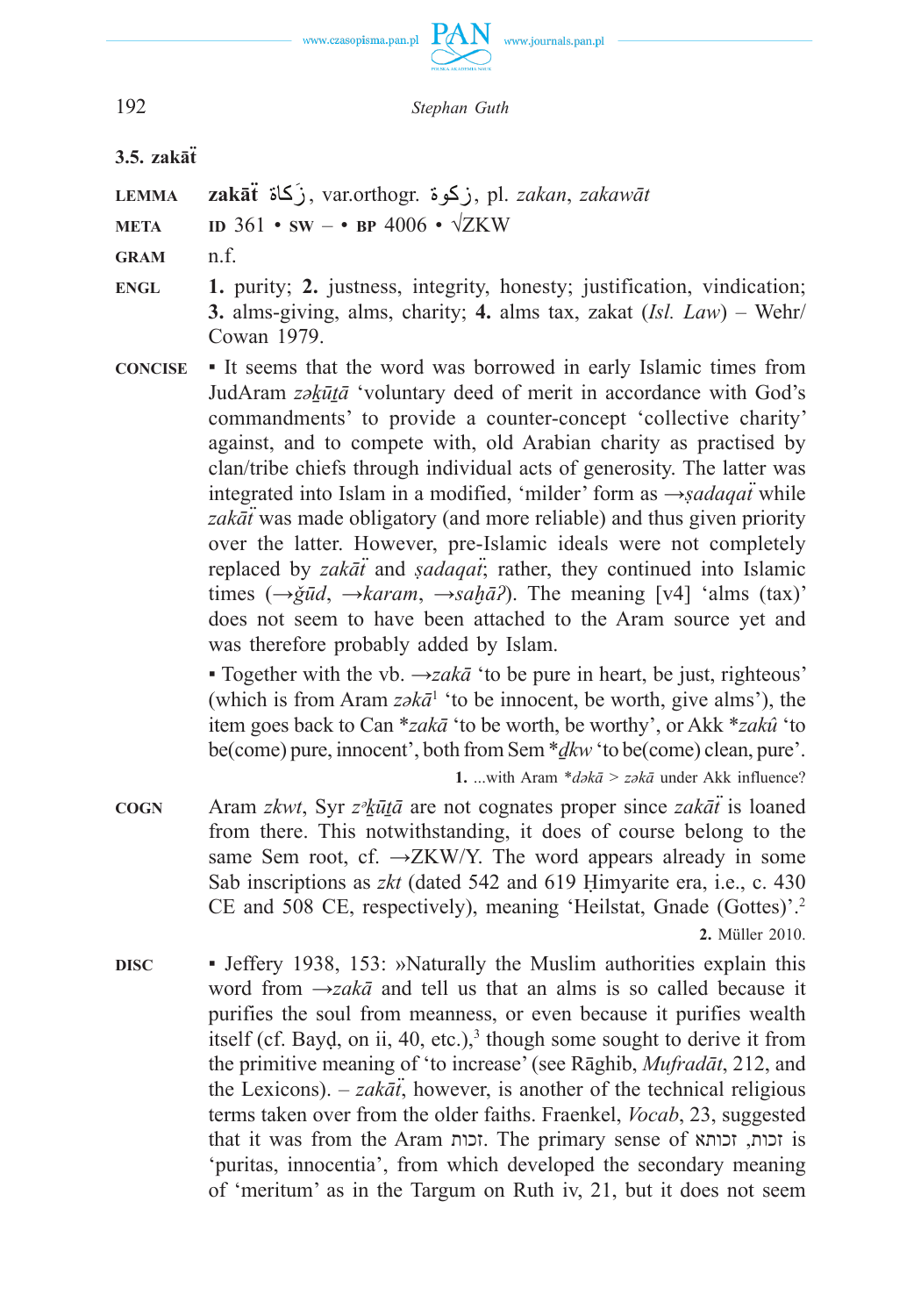

that זכותא, or its Syr equivalent *zəḵūṯā*, ever meant 'alms', though this meaning could easily be derived from it. Fraenkel is inclined to believe that the Jews of Arabia had already given it this meaning before Islam "sed fortasse Iudaei Arabici זכות sensu eleemosynarum adhibuerunt" (so Torrey, *Foundation*, 48, 141). Nöldeke, however (*Neue Beiträge*, 25), is inclined to believe that the specializing of the word for alms was due to Muḥammad himself.<sup>4</sup>«

> **3.** The origin of this idea, of course, is in the Our?an itself, cf. ix, 104. – **4.** See also Bell, *Origin*, 80; Schulthess, in *ZA*, xxvi, 1.50, 151; Ahrens, *Muhammad*, 180; Von Kremer, *Streifzüge*, p. xi; Horovitz, *JPN*, 206. Wensinck, *Joden*, 114, says: »Men zal misschien vragen of tot se Mekkaansche instellingen niet de zakat behoort. En men zou zich voor deze meening op talrijke Mekkaansche openbaringen kunnen beroepen waar van *zakāẗ* gesproken wordt. Men vergete echter niet, dat het woord *zakāẗ* het Joodsche זכות, verdienste beteekent. Deze naam is door de Arabische Joden of door Mohammed uitsluitend op het geven van aalmoezen en daarna op de aalmoes zelf toegepast.«

▪ Pennacchio 2014, 19: The old writing with و as mater lectionis  $(25)$  (is a strong indication of the word's Aram origin.

▪ Pennacchio 2014, 138: »Dans la littérature rabbinique, *zkwtʔ* 'bénéfice', 'mérite' fonctionne comme l'équivalent hébraïque de *ṣədāqā* 'aumône'. [...] Le fait qu'on ait deux mots en arabe, *zakāẗ* et *ṣadaqaẗ*, et en hébreu *zəkūtâ* et *ṣədāqā*, suffit à prouver l'emprunt au judaïsme.«

▪ Huehnergard 2011: from Aram *zākutā* 'innocence, justification, merit, meritorious deed', from *zəkā* 'to be innocent, be worth, give alms', from Can \**zakā* 'to be worth, be worthy', or Akk \**zakû* 'to be(come) pure, innocent', from Sem \**ḏkw* 'to be(come) clean, pure'.

• Kerr 2014: »The nearest cognate meaning of this root is found in JP / Galilean Aram *zky* 'to give to charity'. The precursors of this semantic development can probably still be seen in Syr *zākūtā* 'acquittal, innocence' (also 'grave of a martyr') or possibly in Jewish-Babylonian Aram, Pal Targ-Aram and Galilean Aram *zəḵūṯā* 'reward, commendable deed'. The latter seems more likely to me.«

**SEMHIST eC7** Q 2:43,83,110,177,277; 4:77, etc. ʻlegal alms'. Occurs only in Medinan passages. Another example is Q 73:20 *wa-ʔaqīmū 'l-ṣalāta wa-ʔātū 'l-zakāta wa-ʔaqriḍū 'llāha qarḍan ḥasanan* 'keep up the prayer, pay the alms, and make God a goodly loan'.

**WESTLANG** Engl *zakat*, 1802, via Pers *zakāt*, from Ar *zakāẗ* – etymonline.com. **DERIV** –

As the above entry shows, the etymology of the word  $zak\bar{a}\bar{i}$  itself now seems to be more or less clear. The fact that, as a religious technical term, the item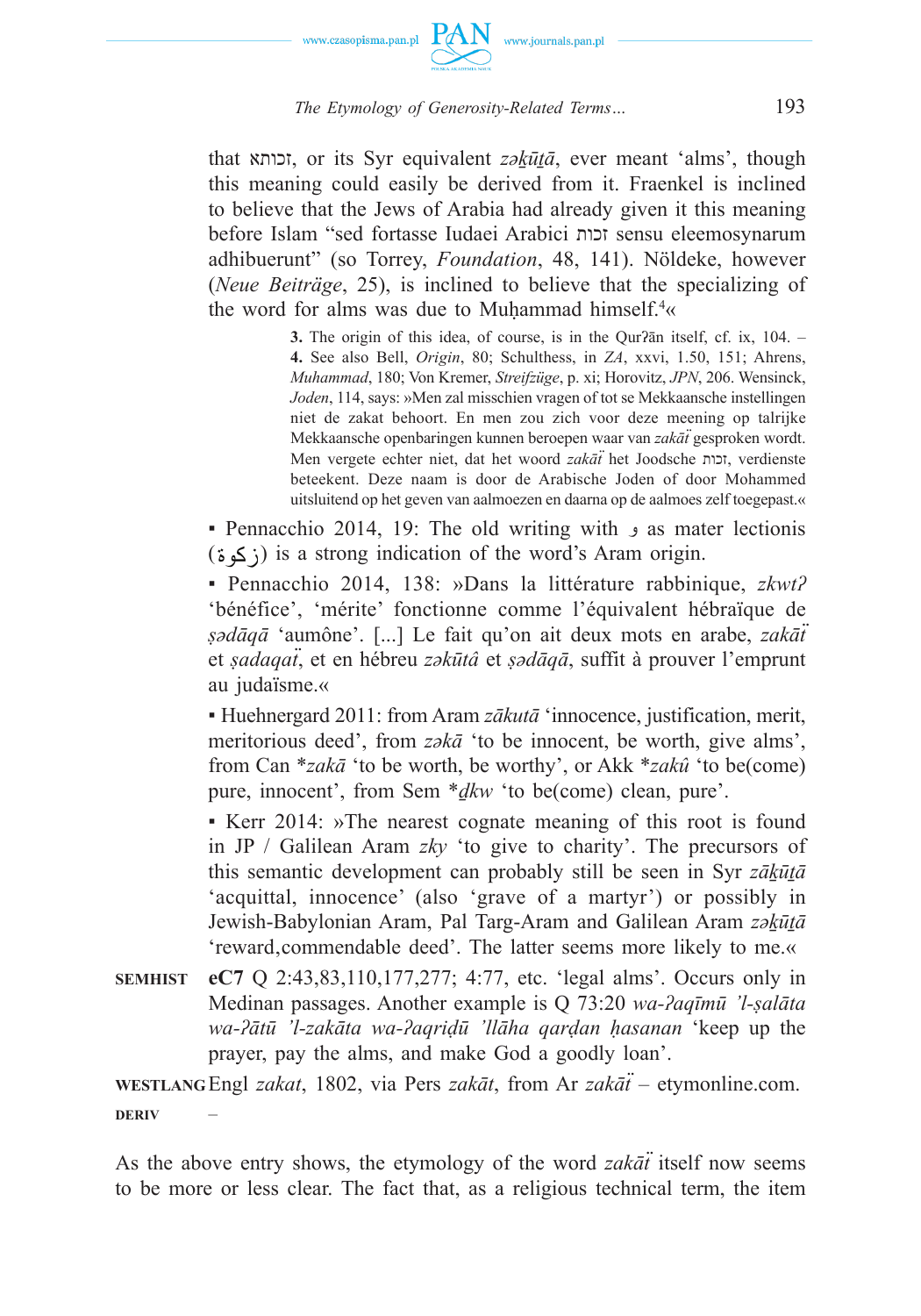

obviously forms a special case within the lemma  $(2)$  ( $\geq$  / $\geq$ ) where it is listed in Wehr/Cowan, justifies its treatment as a separate entry in *EtymArab*, alongside the two verbal roots that otherwise figure under the same lemma in the dictionaries: one meaning 'to grow, increase' and the other (more akin to *zakāẗ*) '(to be) pure, to purify'. It is impossible to assign these two values to a root  $\sqrt{ZKW}$  on the one hand, and a root  $\sqrt{ZKY}$  on the other hand; rather, there is a lot of overlapping, and the entry therefore is "ZKW/Y". The etymological picture becomes even more complicated through the interference of √ḎKW/Y. The authors of *DRS* deal with this situation in that they set up two lemmata  $-$  ZKW/Y, and  $D/ZKW/Y/$ K32 – and cross-reference these. Unlike *DRS*, however, disambiguation entries in *EtymArab* do not primarily differentiate according to the etymons proper; their first and foremost aim is to bring *some* order into the semantic variety a "root" displays in MSA. In our case this means that it suffices to distinguish three main values – 'growth', 'purity', and 'alms tax' – within a disambiguation entry ZKW/Y, discuss the relations (or non-relations) within this "root", and for the rest refer to specializing lemmata and/or cross-reference this entry with still other "roots".

| <b>LEMMA</b>   | زكو/زكي ZKW/Y                                                                                                                                                                                        |                                                                                                                                                                                                                                                                                                                                                                                                                          |                           |
|----------------|------------------------------------------------------------------------------------------------------------------------------------------------------------------------------------------------------|--------------------------------------------------------------------------------------------------------------------------------------------------------------------------------------------------------------------------------------------------------------------------------------------------------------------------------------------------------------------------------------------------------------------------|---------------------------|
| <b>META</b>    | ID  • SW – • BP – • $\sqrt{ZKW/Y}$                                                                                                                                                                   |                                                                                                                                                                                                                                                                                                                                                                                                                          |                           |
| <b>GRAM</b>    | "root"                                                                                                                                                                                               |                                                                                                                                                                                                                                                                                                                                                                                                                          |                           |
| <b>ENGL</b>    |                                                                                                                                                                                                      | • ZKW/Y 1 'to thrive; to grow, increase'                                                                                                                                                                                                                                                                                                                                                                                 | $\rightarrow$ zakā/zakiya |
|                |                                                                                                                                                                                                      | • ZKW/Y 2 'to be pure in heart, be just,<br>righteous, good; to be fit, suitable' $\rightarrow$ zakā                                                                                                                                                                                                                                                                                                                     |                           |
|                | $\bullet$ ZKW/Y 3 'alms tax, zakat $(Isl.)$ '                                                                                                                                                        |                                                                                                                                                                                                                                                                                                                                                                                                                          | $\rightarrow$ zakāt       |
| <b>CONCISE</b> | • The semantics within this root reflect a rather complex overlapping of<br>original meanings and later borrowings. It seems that, etymologically,<br>two main values/items should be distinguished: |                                                                                                                                                                                                                                                                                                                                                                                                                          |                           |
|                | and                                                                                                                                                                                                  | - 'to grow, increase', most probably attached to a Sem root *ZKW/Y,                                                                                                                                                                                                                                                                                                                                                      |                           |
|                |                                                                                                                                                                                                      | - 'to be(come) clean, pure', attached to Sem *DKW/Y.                                                                                                                                                                                                                                                                                                                                                                     |                           |
|                |                                                                                                                                                                                                      | Both roots and their values have been preserved in MSA. Sem<br>*DKW/Y, however, has also gone into Hbr and Aram and taken<br>on a specialized religious-ethical meaning there (initial Sem $*D$ -<br>becoming $Z$ - in both $-$ a regular sound change in Hbr, but probably<br>under Akk influence in Aram; there are however also Aram forms<br>with initial $d$ -). From there, and with the technical religious sense |                           |

<sup>&</sup>lt;sup>32</sup> The variant in final -K is mostly due to Hbr *zākak* 'to be bright, clean, pure' which parallels *zāḵâ* 'to be clear, clean, pure (always in a moral sense)'.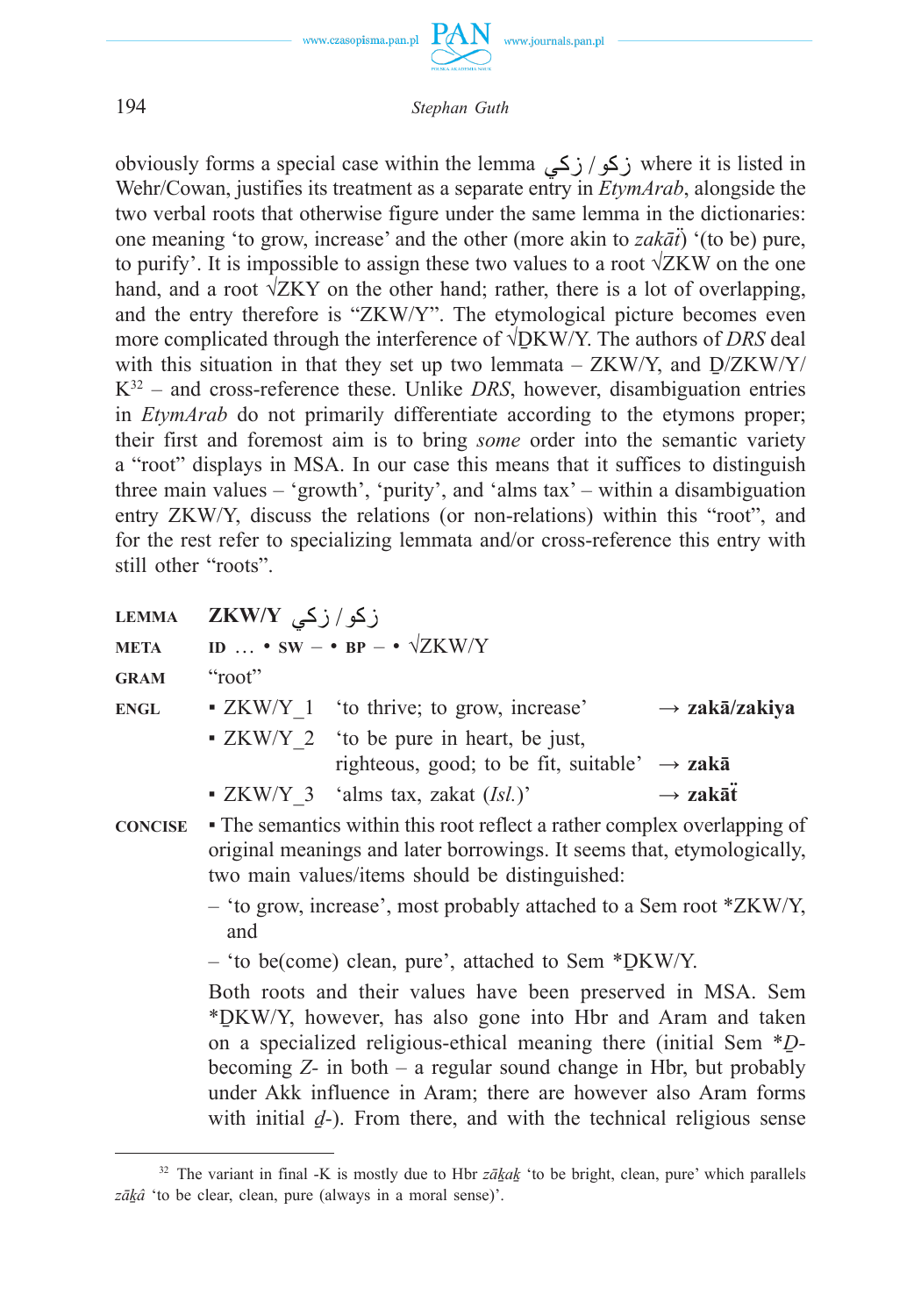

of 'moral purity', the word(s) passed into Ar, coming on top of the values 'growth'  $(\sqrt{ZKW/Y})$  and 'brightness, sharpness, clarity'  $(\sqrt{D}KW/Y)$  that already existed there from Sem times. This made √ZKW/Y a homonymous root although, from an etymological point of view, the additional meaning belongs to  $\sqrt{D}KW/Y$  rather than √ZKW/Y.

**COGN** ▪ DRS 8 (1999) #ZKW/Y: **-1.** Ar *zakā*, *zakiya* 'croître, grandir, prospérer, être pur, probe'; Mġr *zkā* 'gonfler en cuisant (couscous)'. See also Ḏ/ZKW/Y/K. **-2.** *zakiya* 'avoir soif'. – See also ZKY.

> ▪ DRS 4 (1993) # Ḏ/ZKW/Y/K: **-1.** Akk *zakū* '(être) propre, pur, clair, libre d'obligations', Hbr *zākāh* 'être pur', *zak* 'être clair, pur', Phoen *zkʔ* 'pur', EmpAram *dky*, *zky* 'innocent, pur', Palm \**dk* 'rituellement pur', Mand *dakia* 'propre, pur', BiblAram *zākū* 'innocence', JP Syr *zəkā* 'être innocent', *zākūtā* 'innocence, victoire, règne', Mand *zakaia* 'innocent, victorieux'; Ar *ḏakā* 'être égorgé selon les règles (animal)', *ḏakwaẗ* 'oblation (pour le péché)'; *zakā* 'être pur, sans tache', Sab *ḏkw* 'égorger, achever', Ar *zakāẗ*, Sab *zkt* 'grâce divine', Jib *zeke*, *ziki* 'être pur', Jib Mhr Ḥrs *zekōt* 'aumône', Gz *zakik* 'pur, purifié', Te *zäkat* 'aumône légale, impôt'. Les formes Aram en *z* semblent des emprunts à l'Akk; [...] au contraire: Bauer OLZ 29:803 pense à un emprunt can. Ces formes Aram seraient passées à l'Ar [... . Sab *zkt* loaned from Aram...]. Pour les formes nommant l'aumône légale islamique, SAr et Eth dépendent évidemment de l'Ar. **-2.** Ar *ḏakiya* 'paraître, pousser, percer', *ḏakā* 'être vif, perçant (esprit), être prompt à comprendre; brûler avec intensité, avec violence (feu), dégager une forte odeur', Liḥ *ḏakaw* 'flamme', Ar *ʔaḏkā* 'allumer, bouter le feu'; ? 'envoyer'; Sab *ḏkw* 'détacher (une troupe)', *ḏky*, *hḏky* 'envoyer'.

**DISC** • Jeffery 1938 thinks that 'to grow, increase' (ZKW/Y 1) is the primary value of the root and the only one that Ar has directly from Sem, while 'purity' (ZKW/Y\_2) and 'alms tax' (ZKW/Y\_3) for him are Aramaisms. The corresponding root in Ar is not ZKW/Y but  $\rightarrow$ DKW/Y.

> ▪ For Huehnergard 2011, [v3] is from Aram *zākutā* 'innocence, justification, merit, meritorious deed', from *zəkā* 'to be innocent, be worth, give alms'. The latter (which is also akin to [v2]), H. thinks, is either from Can \**zakā* 'to be worth, be worthy', or Akk \**zakû* 'to be(come) pure, innocent', for which Sem \**ḏkw* 'to be(come) clean, pure' can be reconstructed.

> ▪ For unknown reasons, *DRS*, in its entry #ZKW/Y-1, neither distinguishes between 'croître, grandir, prospérer' and 'être pur, probe' nor explains how these values could be seen as one. In fact, they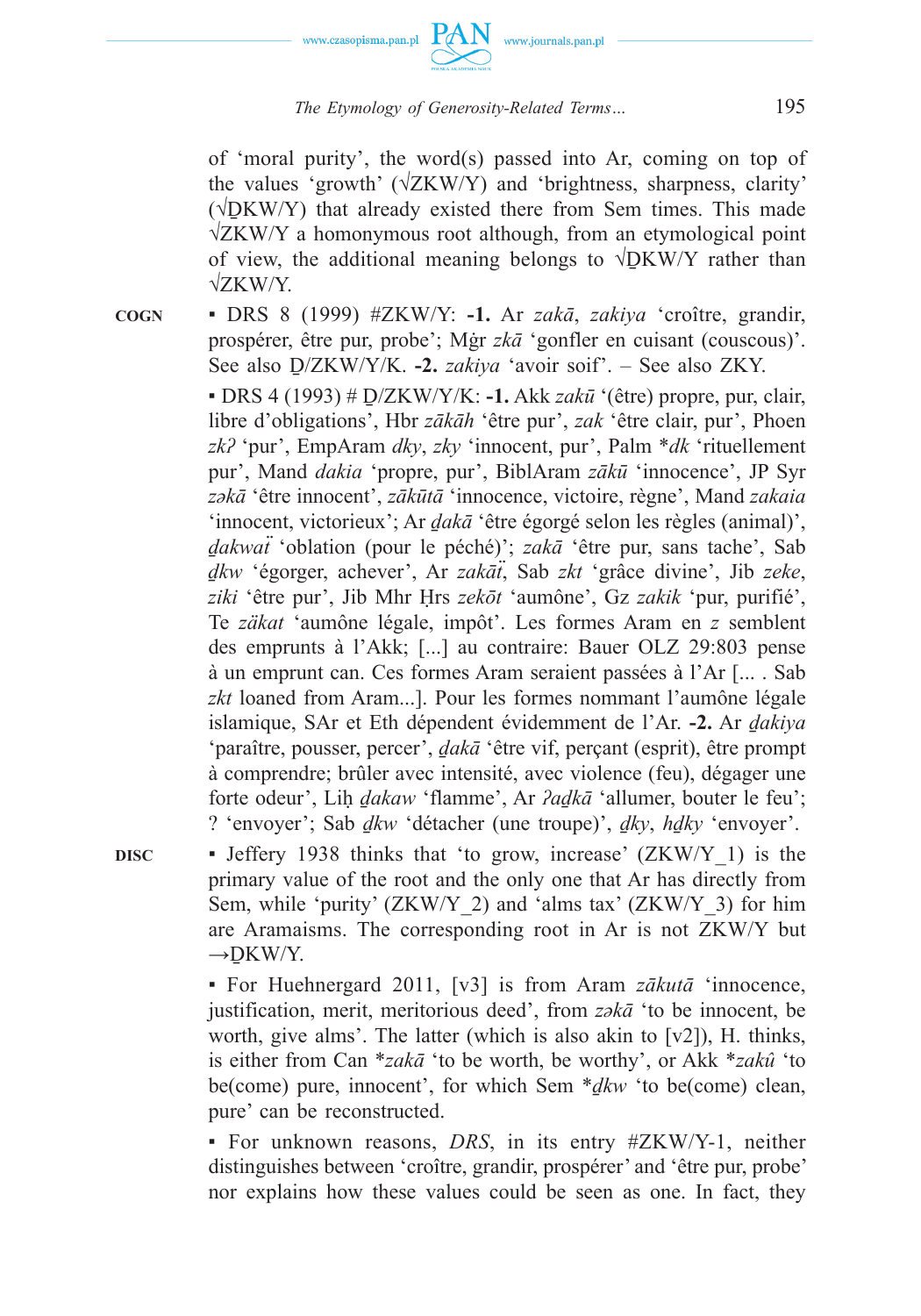

probably can't: 'purity' seems to be a secondary addition based on a borrowing from Aram which, etymologically, is akin to Ar ḎKW/Y rather than to ZKW/Y.

For details about the root-internal relationships the reader of the present article is kindly referred to the respective entries in *EtymArab* on the Internet test platform hosted by *Bibliotheca Polyglotta.* There are entries on *zakā*, *zakā/* zakiya, and DKW/Y with derivations.

# **3.6. ṣadaqaẗ**

The situation within  $\sqrt{SDO}$  is much less complicated than within  $ZKW/Y$ *cum* ḎKW/Y. Apart from *ṣadaqaẗ* itself, which like *zakāẗ* with its religious technical meaning is without doubt a loan, the entries in modern standard dictionaries display a rather homogenous picture. The "root" (disambiguation) entry therefore distinguishes only the main entry on the vb. *ṣadaqa* (and derivatives) from the two entries that are believed to be loan-words, *sadaqat* and *ṣiddīq*:

| <b>LEMMA</b>   | صدق SDQ                                                                                                                                                                                     |
|----------------|---------------------------------------------------------------------------------------------------------------------------------------------------------------------------------------------|
| <b>META</b>    | ID  • SW – • BP • $\sqrt{\text{SDQ}}$                                                                                                                                                       |
| <b>GRAM</b>    | "root"                                                                                                                                                                                      |
| <b>ENGL</b>    | Ultimately, all items in this 'root' go back to the same Sem etymon.<br>But some items are probably inner-Sem loans.                                                                        |
|                | • SDQ 1 'to speak the truth'<br>$\rightarrow$ şadaqa                                                                                                                                        |
|                | • SDQ_2 '(voluntarily given) alms' $\rightarrow$ sadaqat                                                                                                                                    |
|                | • SDQ 3 'strictly veracious, upright' $\rightarrow$ siddlig                                                                                                                                 |
| <b>CONCISE</b> | • The root does not seem to be attested in ESem and therefore has to<br>be regarded as a WSem innovation. Huehnergard 2011 reconstructs<br>WSem * <i>sdq</i> 'to be(come) just, righteous'. |
|                | • While $[v1]$ is directly from the Sem, $[v2]$ and $[v3]$ are used in specific<br>contexts, which is why they are likely to be inner-Sem borrowings.                                       |
| <b>COGN</b>    | See $\rightarrow$ sadaga, $^{33} \rightarrow$ sadagat, $\rightarrow$ siddlig.                                                                                                               |
| <b>DISC</b>    | See $\rightarrow$ sadaqa, $\rightarrow$ sadaqat, $\rightarrow$ siddīq.                                                                                                                      |

<sup>33</sup> BDB1906: Hbr *ṣādēq* 'to be righteous, just', *ṣädäq* 'rightness, righteousness; justice', *ṣaddīq* 'just, righteous', etc.; Phn *ṣdq* 'just, right'; oAram *ṣdq* 'righteousness, loyalty', Nab *ʔṣdq* 'authorized', Palm *zdqtʔ* renders Grk 'eusebḗs', Syr *zāḏeq* 'it is right', *zadīqā* 'righteous', *zadīqūṯā* 'righteousness'; Sab [values in Sab as given in Stein2012-2] *ṣdq* 'to get o.'s right; to justify, make right; to fulfil (a duty); to favour, endow, grant', *ṣdq* 'right, justice, righteousness; right (adj.)'; Gz *ṣadəqa* 'to be just, righteous'. — Outside Sem: Saho *sadaq* 'to be true, clear'.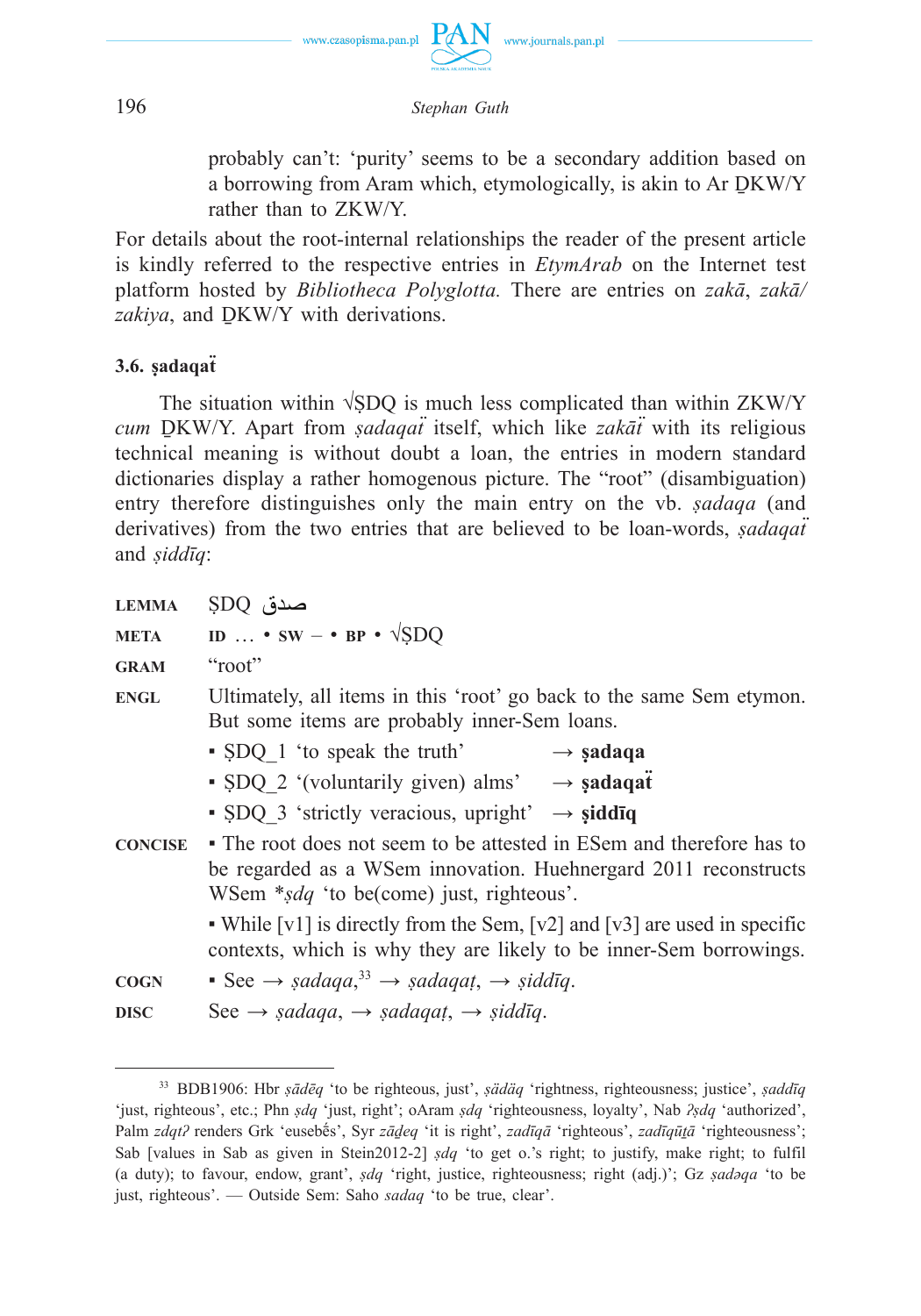

Within the entry on *sadaqai*, the discussion section reflects the long tradition of research on the term, as well as the relative unanimity which meanwhile seems to have been reached*:*

َة َص َد **ṣadaqaẗ LEMMA** ق , pl. *-āt*

**META ID**  $503 \cdot \text{SW} - \cdot \text{BP} - \cdot \sqrt{\text{SDO}}$ 

**GRAM** n.f.

- **ENGL** alms, charitable gift; almsgiving, charity, voluntary contribution of alms, freewill offering; legally prescribed alms tax (*Isl. Law*) – Wehr/ Cowan 1979.
- **CONCISE** As a religious technical term, the word is taken from Hbr *ṣə dāqâh* 'law, right behaviour, alms'. Sem ṢDQ to which the Hbr etymon belongs, has however successors also in Ar, cf. →*ṣadaqa* and derivatives.

▪ It seems that the word was borrowed in early Islamic times to provide an Islamic counterpart to old Arabian charity as practised by clan/ tribe chiefs through individual acts of generosity. Through *ṣadaqaẗ*, the old ideal/norm could be integrated into Islam in a modified, 'milder', less excessive and self-destructive form while at the same time a new notion of *collective* charity (→*zakāt*) could be introduced and was given priority over individual charity. The old Arabian ideals however continued into Islamic times not only as *ṣadaqaẗ* (→*ǧūd*, →*karam*, →*saḫāʔ*).

- **COGN** BDB 1906: Hbr *ṣədāqâh* 'righteousness (also ethically); righteous acts', Syr *zedqṯā* 'alms'. Cf. also TellAm *ṣaduq* 'innocent'.
- **DISC** Jeffery 1938, 194: The Qur'anic »[p]assages are all late, and the word is used only as a technical religious term, just like Hbr *ş*<sup>*a*</sup>*dāqâh*, Phoen *ṣdq*, Syr *zdqā*. – The Muslim authorities derive the word from *ṣadaqa* 'to be sincere' and say that alms are so called because they prove the sincerity of one's faith. The connection of the [word] with √ṢDQ is sound enough, but as a technical word for 'alms' there can be no doubt that it came from a Jewish or Christian source. Hirschfeld, *Beiträge*, 89, argues for a Jewish origin,<sup>1</sup> which is very possible. The Syr *zdqā* with *z* for *ṣ* would seem fatal to a derivation from a Christian source, but in the Christian-Palestinian dialect we find *sdqā* translating [Grk] *eleēmosýnē* in common use in several forms,² which makes it at least possible that the source of the Arabic word is to be found there.«

▪ Pennacchio 2014, 168: the word seems to be a borrowing from Hbr *ṣᵊdāqâh*, »concept spécifique au judaï sme. Il es fréquent dans le texte biblique mais il n'a pas seulement le sens de 'charité, aumône'. [...]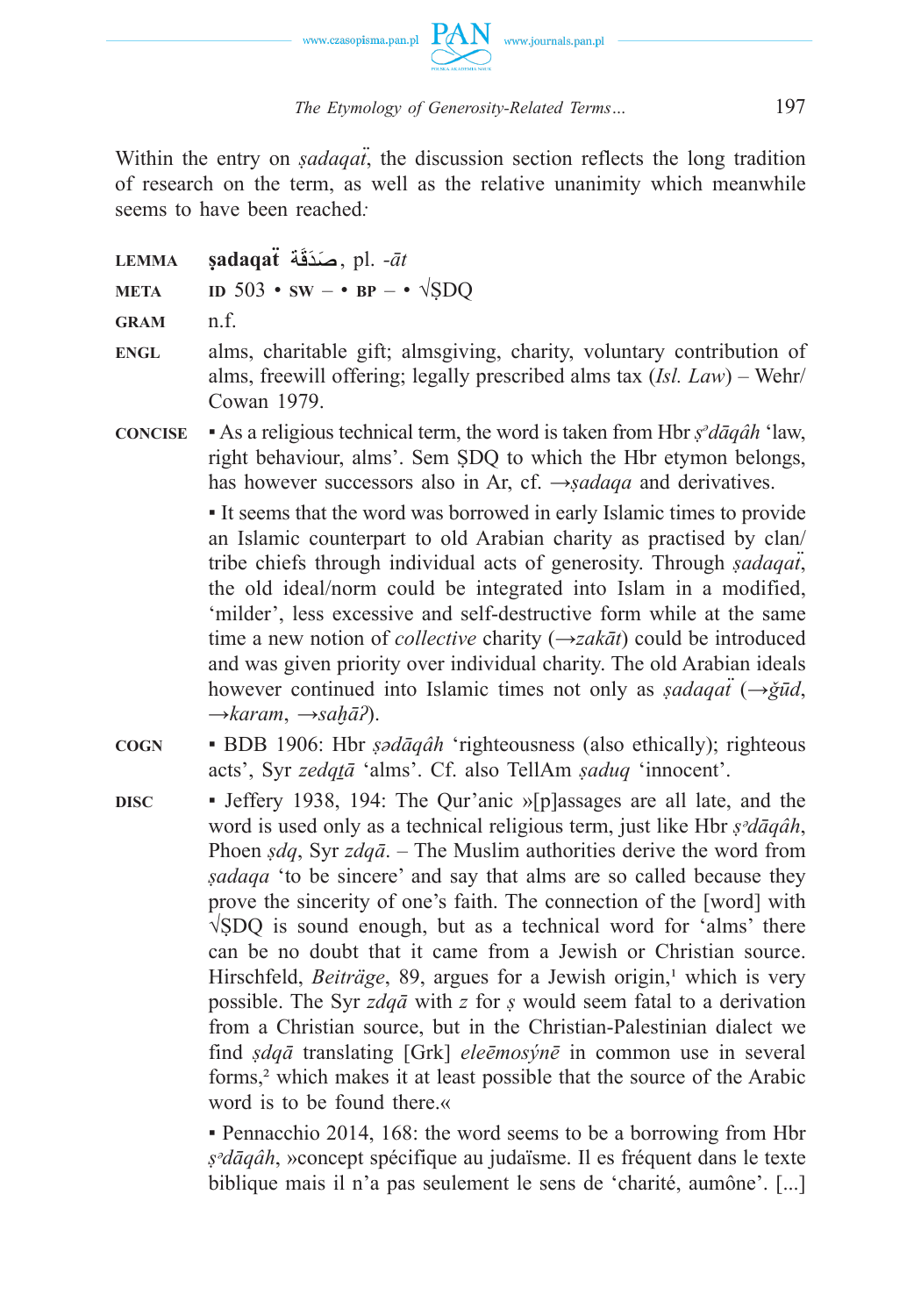C'est dans la littérature rabbinique que *ṣədāqā* 'pureté, vertu, équité' a le sens d''aumône'.«³

www.journals.pan.pl

■ Kerr 2014: »The 'voluntary donation' *sadaqaï* has a specific meaning and thus is certainly of foreign origin. In Amor, Ug, (older) Hbr, Sab, Gz, etc. this semantic domain encompasses 'justice, to be righteous, to be documented as true' (compare the *Tzaddik*; Sadducee) – from which the classical commentators derived the Ar term. The development of 'to be righteous' > 'that which is right(eous)' > 'that which is proper (to give)'  $>$  'to give charitably'  $>$  'to give a portion, toll' was completed in Aram. Syr which renders here the  $\frac{s}{\sqrt{2}}$  is less relevant here. However, here we do find a similar semantic development: *zadūṯā* (<√ZDQ !) 'beneficium, eleemosyne', for example, as in Matthew 6:2, where this word expresses the Grk *eleēmosýnē* [...]. The unaltered root √ṢDQ found in WAram is, however, in all likelihood the source of the Ar borrowing. So for example ChrPal *ṣdqʔ* as well as the Hbr word borrowed by Jewish dialects *ṣəḏāqāʰ* 'liberality, especially almsgiving'. Although the exact Aram source of this word is not clear, it is most likely the same one which lent this word into ClassEth [Gz] *ṣadəqāt* (pl.; sg. *ṣadəq*). In any case, the particular semantic development of the root √ṢDQ here, from 'righteousness' to 'alms(giving)' is somewhat convoluted so as to preclude the same semantic development having occurred twice independently. The precedence of this development in Aram certainly shows that it was borrowed by Ar. The fact that it [...] seems to have been borrowed from a Jewish WAram dialect could indicate that it is an Islamic continuation of an originally Jewish custom, possibly a relic of Islam's Jud-Chr origins.«

> 1. So Fraenkel, *Vocab*, 20; Sprenger, *Leben*, ii, 195 n.; Rudolph, *Abhängigkeit*, 61; Ahrens, *Muhammed*, 180; von Kremer, *Streifzü ge*, p. ix. – **2**. Schulthess, *Lex*, 167; Schwally, *Idioticon*, 79; and cf. Horovitz, *JPN*, 212. - 3. Author refers to art. "Charity" in *Enc.Jud.* 5: 338.

- **SEMHIST eC7** Q 2:196,263; 4:114; 9:103; 58:12 'alms, tithes'; derivatives: (*taṣaddaqa*) 2:280; 5:45; 12:88, (*aṣṣaddaqa*) 4:92; 9:75; 63:10, (*muṣaddiq*, *mutaṣaddiq*) e.g. 2:41; 33:35.
- **DERIV ṣadaqat al-fiṭr**, n.f., almsgiving at the end of Ramadan (*Isl. Law*)  **taṣaddaqa**, vb. V, to give alms (*ʕalà* to s.o.); to give as alms, donate (*bi* s.th.,

*ʕalà* to s.o.): denom.

For the other, not generosity-related terms from the same root, cf. entries  $\rightarrow$  $SDQ$ and →*ṣadaqa* (vb.) in *Bibliotheca Polyglotta*.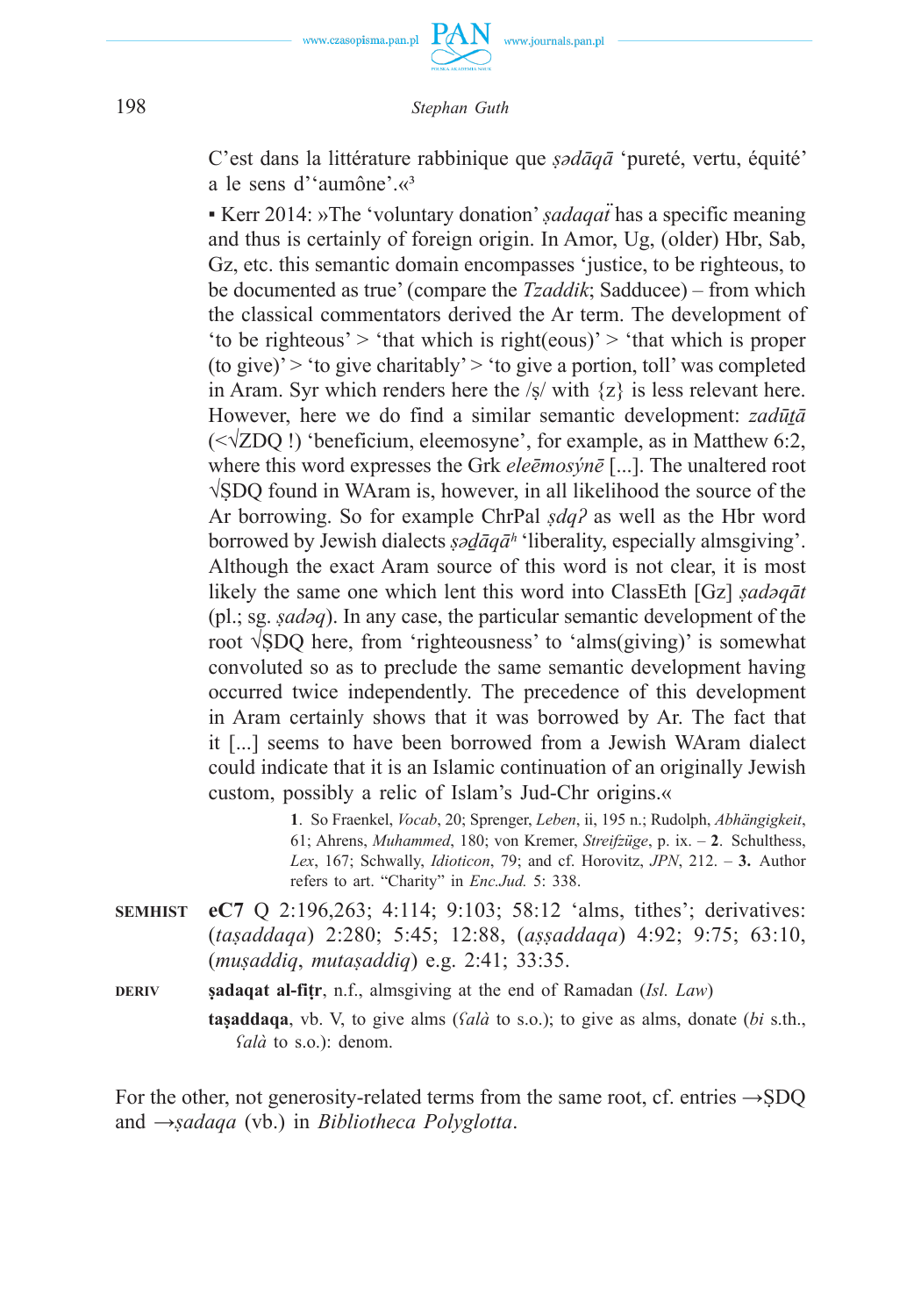

## **Verbs for 'to give liberally, generously'**

Corresponding to the high importance of generosity in Arab culture, the Arabic language has a large number of verbs that all express various notions of generous giving. They are too many to deal with all of them (if that would possible at all), and I will have to refer the interested reader to look up in *Bibliotheca Polyglotta* even such current verbs like *baḏala* '(lit.) to make available (for the guest), spend from what is at o.'s disposal, make efforts', *haba* 'to give without compensation and without receiving any favour, benefit, or requital' (Lane), *ʔaʕāna* 'to help, support (by giving generously)', *manaḥa* and *samaḥa* 'to grant (mostly precious presents', *rafada* 'to give, give a gift; to aid, help, assist, *esp.* by a gift, *or* by a saying, *etc.*' (Lane), *ʔafāda* 'to give (property), to profit, advantage, *or* benefit s.o. (*fāʔidaẗ* being understood)' (ibid.), *nāwala* 'to give, present, offer', and many more. In the present article we will content us with only three items, which are perhaps the most general ones: *ʔaʕṭà*, *wahaba*, and *ʔahdà*.

(*To be continued*)

#### **References**

- Ali, Kecia / Leaman, Oliver. 2008. *Islam: the Key Concepts.* Routledge, London & New York. Badawi, El-Said / Abdel Haleem, Muhammad. 2008. *Arabic-English Dictionary of Qur'anic*
- *Usage*. Brill, Leiden.
- $BDB \rightarrow Brown/Driver/Briggs$  1906.
- Bennett, Patrick R. 1998. *Comparative Semitic Linguistics: A Manual.* Eisenbrauns, Winona Lake, Ind.
- Bergsträsser, Gotthelf. 1928. *Einführung in die semitischen Sprachen: Sprachproben und grammatische Skizzen.* Hueber, München.
- *BP* → Buckwalter/Parkinson 2011.
- Brown, Francis / Driver, S.R. / Briggs, Charles A. 1906. *A Hebrew and English Lexicon of the Old Testament.* Boston, Houghton, Mifflin & Co. (Reprint Peabody, MA: Hendrickson,  $13<sup>th</sup>$  printing 2010.)
- Buckwalter, Tim / Parkinson, Dilworth. 2011. *A Frequency Dictionary of Arabic: Core Vocabulary for Learners.* Routledge, London. (Routledge frequency dictionaries).
- *CAD* [so-called "Chicago Assyrian Dictionary"] = *The Assyrian Dictionary of the Oriental Institute of the University of Chicago* / ed. Ignace J. Gelb [et al.]*.* Chicago: Oriental Institute / Glückstadt: J.J. Augustin, 1956–2010.
- Cohen, David [et al.] 1970–. *Dictionnarie des racines sémitiques ou attestées dans les langues sémitiques*. Leuven: Peeters, 1970–. Reprints and new editions Leuven: Peeters, 1994–.
- Cohen, Marcel. 1969. *Essai comparatif sur le vocabulaire et la phonétique du chamito-sémitique.* Librairie Honoré Champion, Paris. (Bibliothèque de l'École des Hautes Études; Sciences historiques et philologique: fasc. 291).
- Dolgopolsky, Aharon. 2012. *Nostratic Dictionary*. 3rd edition. McDonald Institute for Archaeological Research, Cambridge. <http://www.dspace.cam.ac.uk/handle/1810/244080> (downloadable pdf).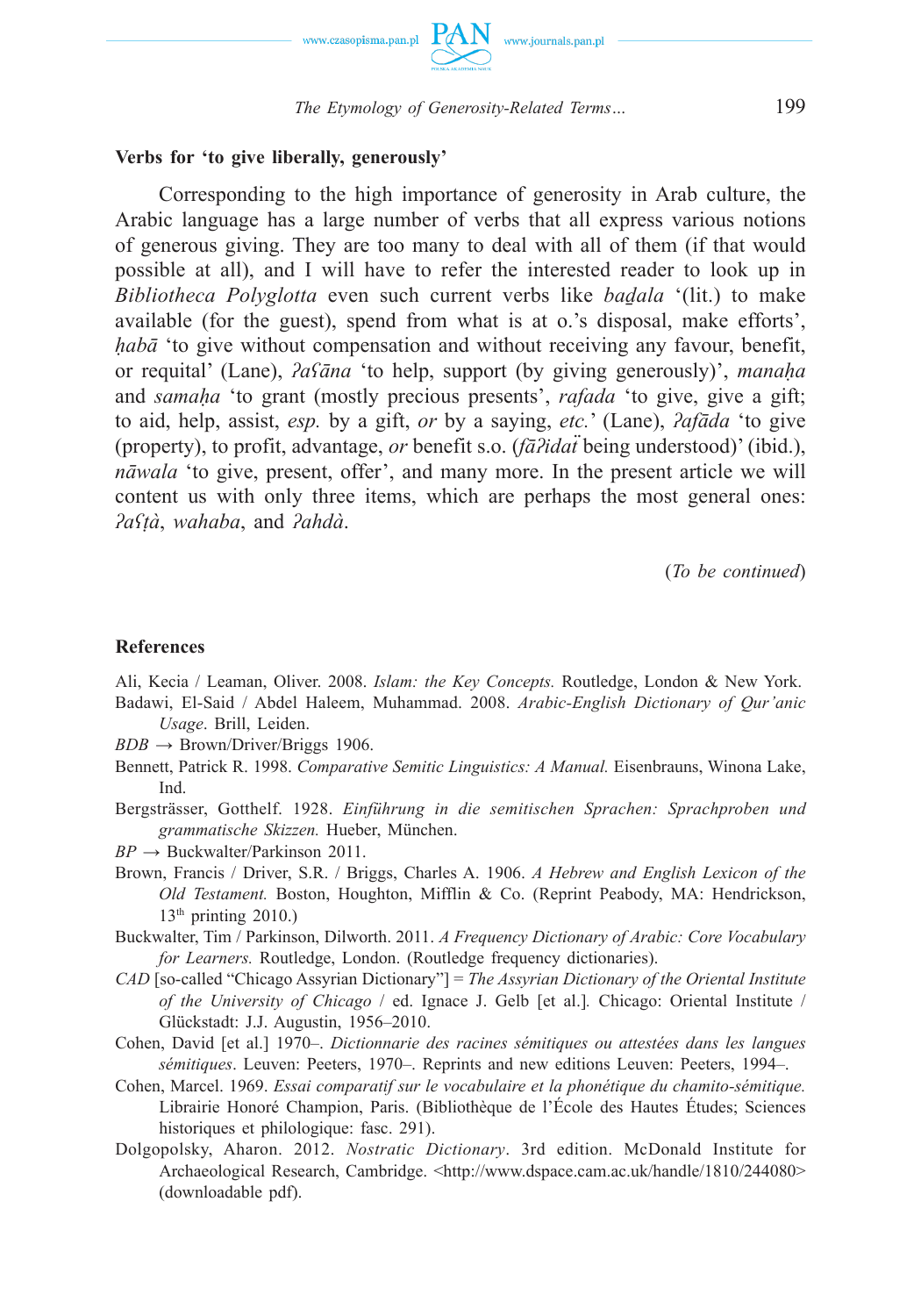

- Dozy, R.P.A. 1881. *Supplément aux dictionnaires arabes.* 2 vols. Brill, Leiden. (Reprint Beirut: Librairie du Liban, 1991).
- *DRS* = *Dictionnaire des racines sémitiques…* → Cohen 1970–.
- *EALL* = *Encyclopedia of Arabic Language and Linguistics*, general editor Kees Versteegh; ass. editors Mushira Eid [et al.]. Leiden: Brill, 2006–.
- Edzard, Lutz (ed.). 2015. *Arabic and Semitic Linguistics Contextualized:* Fs for Jan Retsö. Harrassowitz, Wiesbaden.
- Ehret, Christopher. 1989. "The Origins of Third Consonants in Semitic Roots: An Internal Reconstruction (Applied to Arabic)". *Journal of Afroasiatic Languages*, 3: 109-202.
- Ehret, Christopher. 1995. *Reconstructing Proto-Afroasiatic (Proto-Afrasian): Vowels, Tone, Consonants, and Vocabulary.* Univ. of California Press, Berkeley [etc.]. (Univ. of Calif. Publications in Linguistics; 126).
- $EI = The Encyclopedia of Islam. EI^2 = 2<sup>nd</sup> edition, ed. by P. Bearman [et al.], Leiden: Brill, 1960-$ 2009. – *EI³* = *The Encyclopedia of Islam Three*, 3rd edition, online, ed. by Gudrun Krämer [et al.], Leiden: Brill, 2011–.
- *Etymonline* = *Online Etymological Dictionary*  $\rightarrow$  Harper ©2001–2014.
- Freytag, Georg Wilhelm. 1835. *Lexicon Arabico–Latinum.* 4 vols. C.A. Schwetschke et filium, Halis Saxonum.
- Ǧabal, Muḥammad Ḥasan Ḥasan. 2010. *al-Muʕǧam al-ištiqāqī al-muʔaṣṣal li-ʔalfāẓ al-qurʔān*  al-karīm: mu?assal bi-bayān al-salāqāt bayn ?alfāz al-qur?ān al-karīm bi-?aswātihā wa-bayn *maʕānīhā.* 4 vols. Maktabat al-ʔĀdāb, Cairo.
- Guth, Stephan. 2015. "Aesthetics of Generosity Generous Aesthetics: On the cultural encoding of an Arab 'national virtue' ". In: Edzard (ed.) 2015: 299–327.
- Harper, Douglas. ©2001–2014. *Online Etymological Dictionary* [*O.E.D.*]. <http://www.etymonline. com/> .
- Haspelmath, Martin / Tadmor, Uri. *The World Loanword Database (WOLD)*. <http://wold.clld.org/>
- $HSED \rightarrow Orel/Stolbova 1995.$
- Huehnergard, John. 2011. "Proto-Semitic Language and Culture". In: *The American Heritage Dictionary of the English Language*, 5th ed., Boston & New York: Houghton Mifflin Harcourt, 2011: 2066–78.
- Ibn Warraq (ed.). 2014. *Christmas in the Koran: Luxenberg, Syriac, and the Near Eastern and Judeo-Christian Background of Islam.* Prometheus Books, New York.
- Jeffery, Arthur. 1938. *The Foreign Vocabulary of the Qurʔān.* Oriental Institute, Baroda. (Reprint Lahore: Al-Biruni, 1977).
- Kazimirski, A. de Biberstein. 1875. *Dictionnaire arabe–français.* 4 vols. Revu et corrigé par Ibed Gallab. Cairo.
- Kerr, Robert M. 2014. "Aramaisms in the Qur'ān and Their Significance". In: Ibn Warraq (ed.) 2014: 145–235.
- Klein, Ernest. 1987. *A Comprehensive Etymological Dictionary of the Hebrew Language for Readers of English.* Carta, Jerusalem & Tel Aviv.
- Kluge. 2002. *Etymologisches Wörterbuch der deutschen Sprache.* 24th ed. / bearb. von Elmar Seebold. Walter de Gruyter, Berlin & New York.
- Kogan, Leonid. 2011. "Proto-Semitic Lexicon". In: Weninger (ed.) 2011: 179–258.
- Lane, Edward William. 1863–93. *An Arabic–English Lexicon*. 8 vols. Williams and Norgate, London. – Also available online: <http://www.laneslexicon.co.uk/>.
- Leder, Stefan. 2004. "Nomadische Lebensformen und ihre Wahrnehmung im Spiegel der arabischen Terminologie". *Die Welt des Orients*, 34: 72–104.
- Leslau, Wolf. 1979. [EDG] *Etymological dictionary of Gurage (Ethiopic)*. 3 vols. Harrassowitz, Wiesbaden.